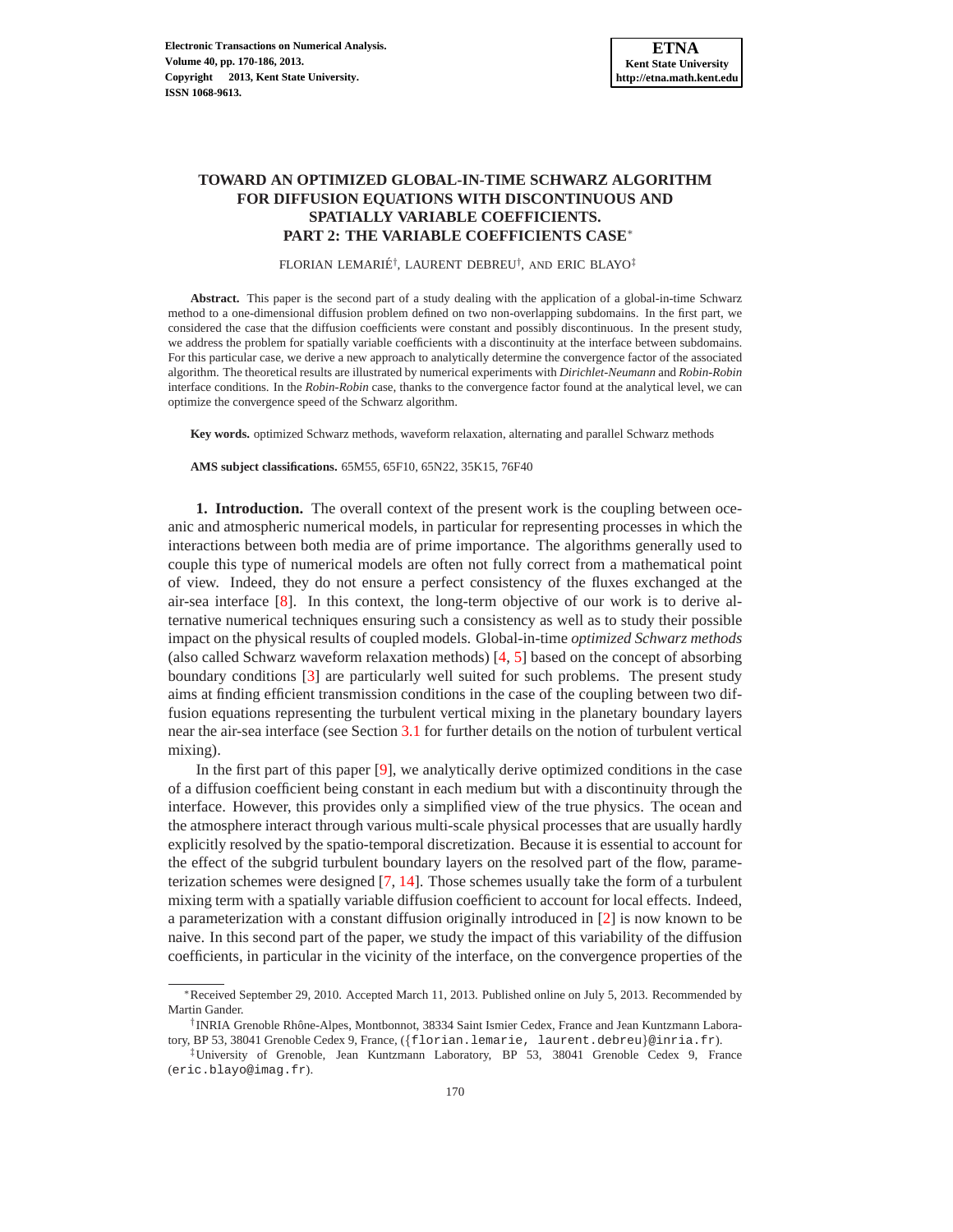Schwarz algorithm. To our knowledge, the spatial variability of the coefficients has never been considered in the framework of Schwarz-like methods except in [\[10\]](#page-16-3), where absorbing conditions are given for a one-dimensional stationary diffusion problem.

This paper is organized as follows. In the rest of this section, we briefly recall some theoretical aspects of optimized Schwarz methods necessary to follow the reasoning of the present study. In Section [2,](#page-3-0) we introduce a general methodology to analytically assess the impact of the spatial variability of the diffusion coefficients on the convergence of the Schwarz method. This method is applied first to a simple *Dirichlet-Neumann* algorithm and then to a more general *Robin-Robin* algorithm. Finally in Section [3,](#page-9-1) we illustrate the relevance of our approach by numerical results.

<span id="page-1-2"></span>**1.1. Model problem and Schwarz algorithm.** The present study focuses on the coupling between two one-dimensional diffusion equations with variable coefficients. Consider two subdomains  $\Omega_1 = \vert -L_1, 0 \vert$  and  $\Omega_2 = \vert 0, L_2 \vert$  with a common interface  $\Gamma = \{x = 0\}.$ The coupling problem reads

<span id="page-1-0"></span>(1.1)  
\n
$$
\begin{array}{rcl}\n\mathcal{L}_1 u_1 &=& f, & \text{in } \Omega_1 \times [0, T], \\
u_1(x, 0) &=& u_o(x), & x \in \Omega_1, \\
\mathcal{B}_1 u_1(-L_1, t) &=& g_1, & t \in [0, T], \\
\mathcal{F}_1 u_1(0, t) &=& \mathcal{F}_2 u_2(0, t), & \text{on } \Gamma \times [0, T], \\
(u_2(u_2) &=& f, & \text{in } \Omega_2 \times [0, T], \\
u_2(x, 0) &=& u_o(x), & x \in \Omega_2, \\
\mathcal{B}_2 u_2(L_2, t) &=& g_2, & t \in [0, T], \\
\mathcal{G}_2 u_2(0, t) &=& \mathcal{G}_1 u_1(0, t), & \text{on } \Gamma \times [0, T],\n\end{array}
$$

where  $\mathcal{L}_j = \partial_t - \partial_x (D_j(x)\partial_x)$ ,  $\mathcal{B}_j$  correspond to the boundary conditions on the computational domain  $\Omega$ , and  $\mathcal{F}_j$  and  $\mathcal{G}_j$  are operators defining the interface conditions. Those operators must be designed to ensure a given consistency of the solution through Γ. In our study we require the equality of the subproblems solutions and of their normal fluxes.

<span id="page-1-1"></span>In order to solve the coupling problem [\(1.1\)](#page-1-0), we propose to implement a Schwarz algorithm with *Robin-Robin* interface conditions:

(1.2)  
\n
$$
\begin{aligned}\n\mathcal{L}_1 u_1^k &= f, & \text{in } \Omega_1 \times [0, T], \\
u_1^k(x, 0) &= u_o(x), & x \in \Omega_1, \\
\mathcal{B}_1 u_1^k(-L_1, t) &= g_1, & t \in [0, T], \\
(D_1(0)\partial_x + \Lambda_1) u_1^k(0, t) &= (D_2(0)\partial_x + \Lambda_1) u_2^{k-1}(0, t), & \text{on } \Gamma \times [0, T], \\
\mathcal{L}_2 u_2^k &= f, & \text{in } \Omega_2 \times [0, T], \\
u_2^k(x, 0) &= u_o(x), & x \in \Omega_2, \\
\mathcal{B}_2 u_2^k(L_2, t) &= g_2, & t \in [0, T], \\
(-D_2(0)\partial_x + \Lambda_2) u_2^k(0, t) &= (-D_1(0)\partial_x + \Lambda_2) u_1^k(0, t), & \text{on } \Gamma \times [0, T],\n\end{aligned}
$$

where  $k = 1, 2, ...$  is the iteration number and the initial guess  $u_2^0(0, t)$  is given.  $\Lambda_1$  and  $\Lambda_2$ are operators to be determined. As mentioned in [\[10\]](#page-16-3), those operators can be either local or nonlocal.

**1.2. Reminder of the framework in the case of constant (but discontinuous) diffusion coefficients.** We briefly recall here some known results useful for the present study and detailed in  $[9]$ . The convergence study of the algorithm  $(1.2)$  with constant coefficients is performed by introducing the errors  $e_j^k = u_j^k - u^*$  between the k-th iterate and the exact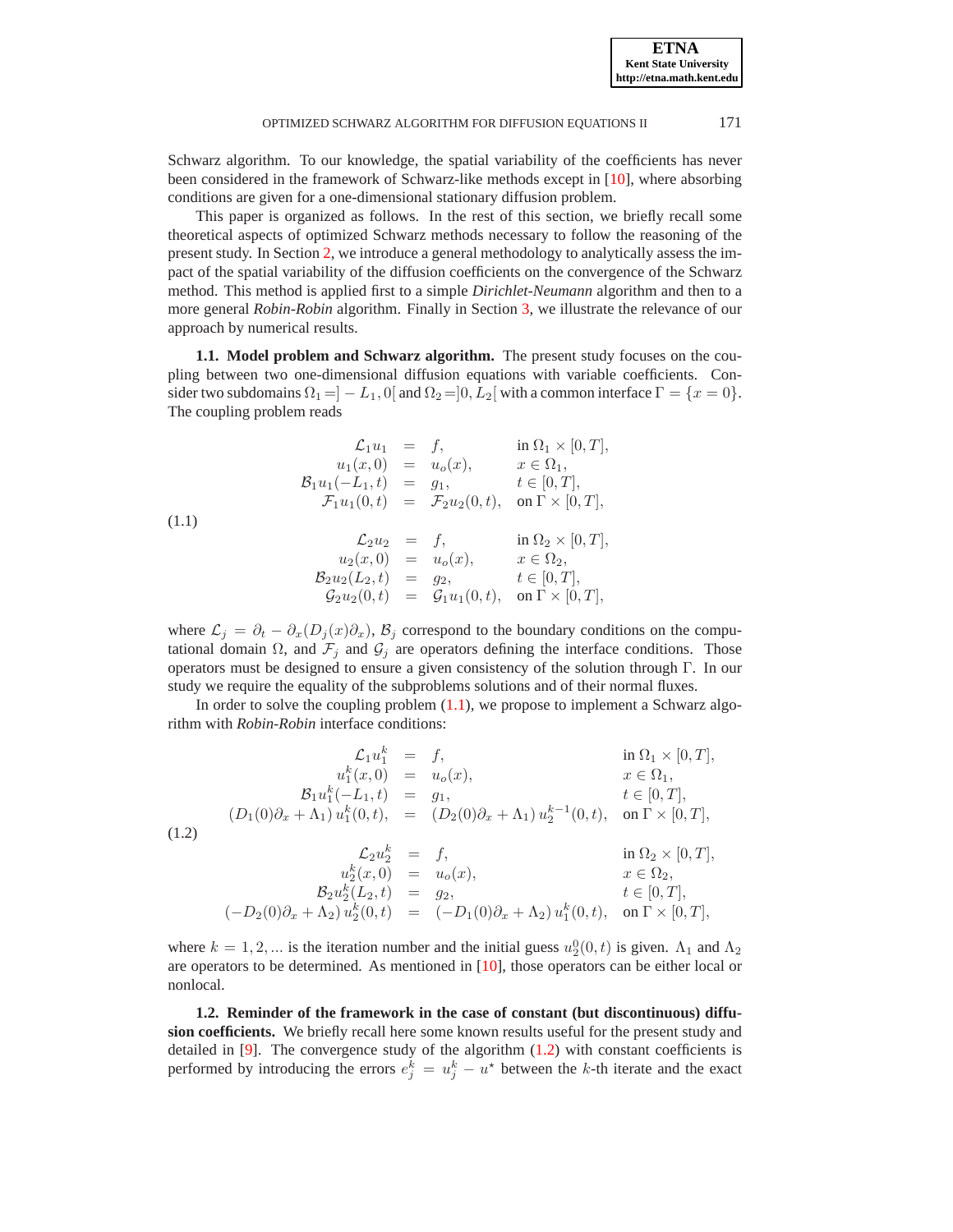solution  $u^*$  of the coupled problem. Using a Fourier transform in time (denoted for any function  $g \in L^2(\mathbb{R})$  by  $\widehat{g} := \mathcal{F}g$ , the partial differential equation  $\mathcal{L}_j e_j = 0$  becomes an ordinary differential equation  $\widehat{\mathcal{L}_j e_j} = i\omega \widehat{e}_j - D_j \frac{\partial^2 \widehat{e}_j}{\partial x^2} = 0$  ( $D_j$  is spatially constant here), whose characteristic roots are

$$
\sigma_j^+=\sqrt{\frac{i\omega}{D_j}},\qquad \sigma_j^-=-\sigma_j^+=-\sqrt{\frac{i\omega}{D_j}}.
$$

It is then usually assumed that  $L_j \to \infty$  and that  $e_j$  tends to zero for  $x \to \infty$ , which leads to

$$
\hat{e}_1^k(x,\omega) = \alpha^k(\omega) e^{\sigma_1^+ x}
$$
 and  $\hat{e}_2^k(x,\omega) = \beta^k(\omega) e^{\sigma_2^- x}$ ,

where  $\alpha(\omega)$  and  $\beta(\omega)$  are determined to satisfy the boundary conditions. Finally, the convergence factor  $\rho$  corresponding to the ratio between the errors at two successive iterations can be determined as a function of  $\sigma_j^{\pm}$ ,  $D_j$ , and  $\lambda_j$  (the Fourier symbols of the operators  $\Lambda_j$ ):

(1.3) 
$$
\rho = \left| \frac{(\lambda_1(\omega) + D_2 \sigma_2^{-})}{(\lambda_1(\omega) + D_1 \sigma_1^{+})} \frac{(\lambda_2(\omega) - D_1 \sigma_1^{+})}{(\lambda_2(\omega) - D_2 \sigma_2^{-})} \right|.
$$

We remark that in Fourier space, the following symbols

<span id="page-2-0"></span>
$$
\lambda_1^{\text{\tiny{opt}}} = -D_2 \sigma_2^- \ \ \text{and} \ \ \lambda_2^{\text{\tiny{opt}}} = D_1 \sigma_1^+
$$

lead to  $\rho = 0$ , i.e., ensure convergence in two iterations. However, the corresponding operators, which are called *absorbing* conditions, are nonlocal in time and therefore cannot be used in practical applications. We thus need to look for a local approximation of these optimal operators. It was first suggested in  $[11]$  to use a low frequency approximation of the symbols based on a Taylor expansion around  $\omega = 0$ . This results in effective transmission conditions only for  $\omega$  being small. To obtain a more general approximation, efficient also for high frequencies, the so called *optimized Schwarz methods* (OSM) were introduced. The simplest version consists of approximating  $\lambda_1^{\text{opt}}$  and  $\lambda_2^{\text{opt}}$  by two constant values  $\lambda_1^0$  and  $\lambda_2^0$ . this corresponds to Robin interface conditions (also called zeroth order *two-sided* transmission conditions). The values for  $\lambda_1^0$  and  $\lambda_2^0$  are then determined by solving the optimization problem

<span id="page-2-1"></span>(1.4) 
$$
\min_{\lambda_1^0, \lambda_2^0 \in \mathbb{R}} \left( \max_{\omega \in [\omega_{min}, \omega_{max}]} \rho(\lambda_1, \lambda_2, \omega) \right).
$$

In [\[9\]](#page-16-1), this optimization problem is solved analytically for constant (and possibly discontinuous across Γ) diffusion coefficients. In this second part of our study, we complement the previous work [\[9\]](#page-16-1) and discuss the effect of the spatial variability of the diffusion coefficients on the convergence speed and on the determination of the optimized conditions.

When the diffusion coefficient is spatially variable, the usual approach of determining the convergence factor is no longer straightforward. To circumvent this problem, we develop in the next section a methodology to analytically derive a convergence factor similar to  $(1.3)$  but including the spatial variability of the diffusion coefficients. Thanks to this new convergence factor, it will then be possible to find optimized values  $\lambda_j^0$  using [\(1.4\)](#page-2-1). We expect a non-trivial effect of this variability on the convergence properties of the associated Schwarz algorithm. Indeed, in [\[10\]](#page-16-3) it is shown for the stationary diffusion equation  $-\partial_x (D(x)\partial_x u) = f$  that the absorbing conditions are given by Robin conditions with  $\lambda_1^{\text{opt}} =$  $\int f^0$  $-L_1$  $D_1^{-1}(s) ds$ <sup>-1</sup>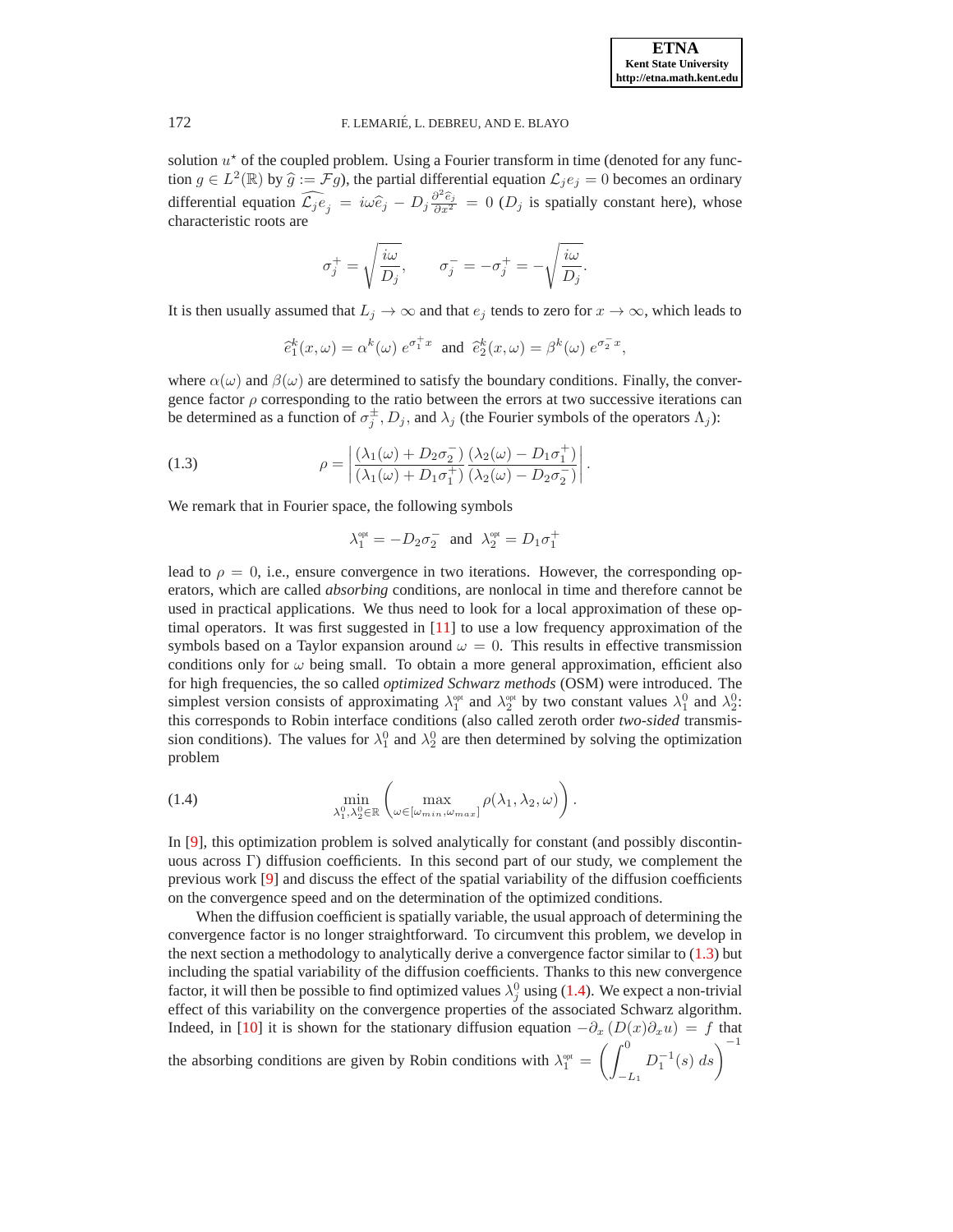and  $\lambda_2^{\text{opt}} =$  $\int f^{L_2}$  $\theta$  $D_2^{-1}(s) ds$   $\Big)^{-1}$ . This result strongly suggests that it is not only the local

values of the diffusion coefficient near the interface that have an impact on the parameters  $\lambda_i$ but the whole profile  $D(x)$ ,  $x \in \Omega$ .

<span id="page-3-0"></span>**2. OSM for diffusion problems with spatially variable coefficients.** As mentioned earlier, the diffusion coefficient may be spatially variable to account for local effects (e.g., in the turbulent boundary layers) within subdomains. In practical applications (like in oceanography or meteorology), diffusion coefficients are likely to vary by several orders of magnitude in the vertical direction (this point is further discussed in Section [3.1\)](#page-9-0). This is the primary motivation to look for a methodology to analytically determine the convergence factor for non-constant diffusion coefficients defined on two non-overlapping subdomains. Throughout this study, we make the assumption that the diffusion profile does not vary with time.

<span id="page-3-4"></span>**2.1. Analytical determination of the shape of the errors.** The first part of this section does not require any distinction between subdomains, so the  $j$ -subscripts are temporarily dropped. We denote by  $q(t)$  the function containing the information given by the neighboring subdomain, hence the problem under investigation is

<span id="page-3-1"></span>(2.1) 
$$
\begin{aligned}\n\partial_t e - \partial_x (D(x) \partial_x e) &= 0, & x \in ]0, L[, \ t > 0, \\
e(x, 0) &= 0, & x \in ]0, L[, \\
-D(0) \partial_x e(0, t) + \lambda e(0, t) &= g(t), & t > 0, \\
e(L, t) &= 0, & t > 0,\n\end{aligned}
$$

with  $\lambda$  being the Robin parameter we wish to determine to optimize the convergence speed. A Dirichlet condition is imposed at  $x = L$ , which corresponds in having  $B_1 = B_2 = I$  in [\(1.2\)](#page-1-1) with I the identity map.

First, we notice that the method based on a Fourier analysis, commonly used to analytically determine the convergence factor, is less convenient for our model problem with variable coefficients. Indeed, in Fourier space we would obtain the ODE  $i\omega\hat{e} - \partial_x(D(x)\partial_x\hat{e}) = 0$ for  $\hat{e}$ . The study of this ODE appears to be at least as complicated as the original problem in physical space. This is why we propose to study directly the system [\(2.1\)](#page-3-1). We transform this original problem with a homogeneous equation and nonhomogeneous boundary conditions into a problem with nonzero right-hand side but with homogeneous boundary conditions by searching for a solution of the form  $e(x, t) = \varphi(x, t) + U(x, t)$  with  $\varphi$  being a lifting function satisfying the boundary conditions. The transformed problem reads

<span id="page-3-2"></span>
$$
\partial_t U - \partial_x (D(x) \partial_x U) = f(x, t) \qquad x \in ]0, L[, t > 0,
$$
  
\n
$$
U(x, 0) = -\partial_t \varphi + \partial_x (D(x) \partial_x \varphi),
$$
  
\n
$$
-D(0) \partial_x U(0, t) + \lambda U(0, t) = 0, \qquad t > 0,
$$
  
\n
$$
U(L, t) = 0, \qquad t > 0.
$$

The choice of  $\varphi$  is not unique. We choose this function as the solution of the problem [\(2.1\)](#page-3-1) with a constant diffusion coefficient whose value is the value of D at  $x = 0$ , i.e.,  $\varphi$  is the solution of

<span id="page-3-3"></span>(2.3) 
$$
\begin{aligned}\n\partial_t \varphi - D(0) \, \partial_{xx} \varphi &= 0, & x \in ]0, L[, \, t > 0, \\
-D(0) \, \partial_x \varphi(0, t) + \lambda \varphi(0, t) &= g(t), & t > 0, \\
\varphi(L, t) &= 0, & t > 0.\n\end{aligned}
$$

**ETNA Kent State University http://etna.math.kent.edu**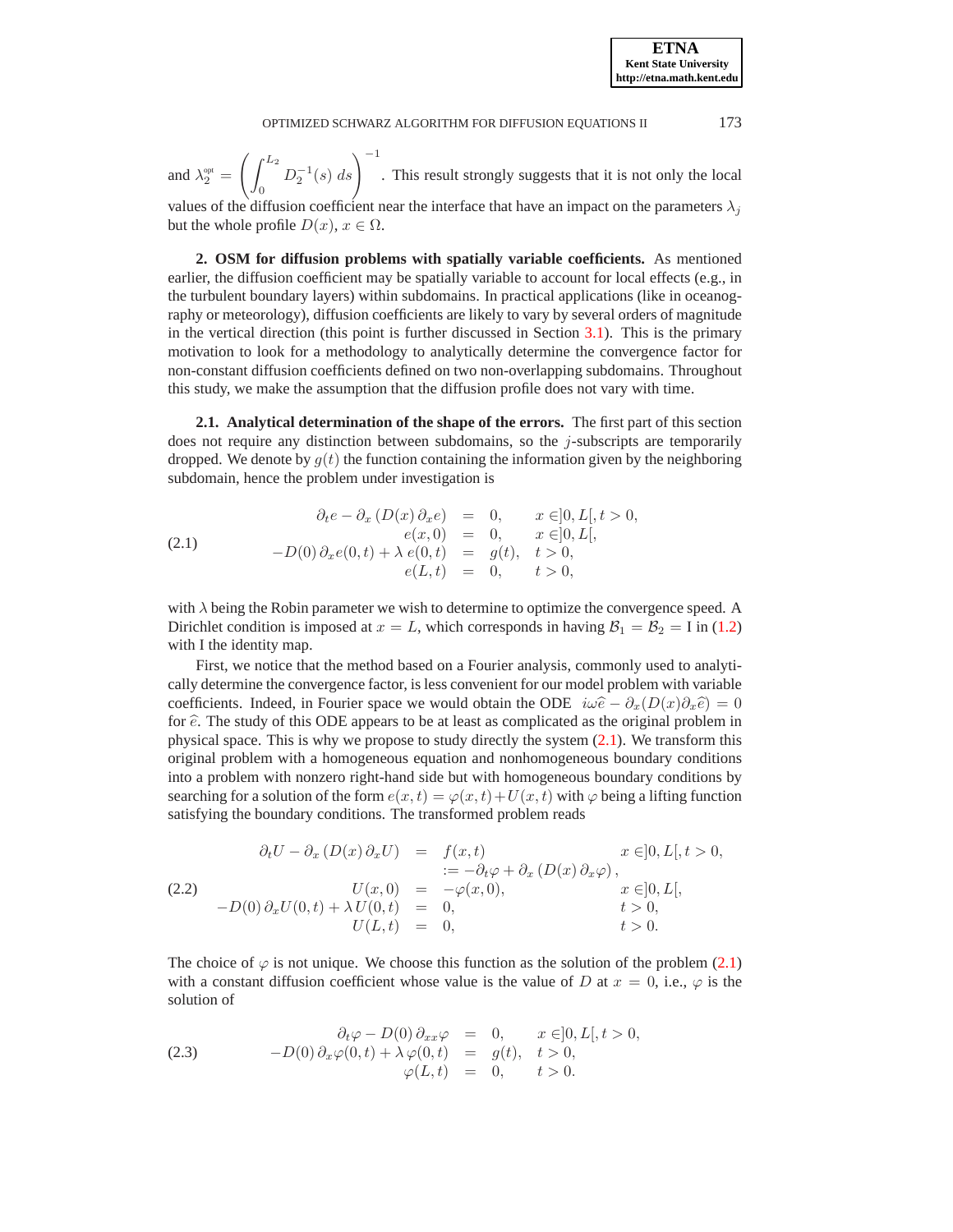We then search for  $U(x, t)$  using a separation of variables  $U(x, t) = \sum$ n  $\Phi_n(x)T_n(t)$ . A substitution in [\(2.2\)](#page-3-2) leads to

$$
\sum_{n} T'_{n}(t)\Phi_{n}(x) - \sum_{n} T_{n}(t)\partial_{x}(D(x)\partial_{x}\Phi_{n}(x)) = f(x,t),
$$

where the right hand side is also expanded with respect to the functions  $\Phi_n(x)$ ,

<span id="page-4-1"></span>
$$
f(x,t) = -\partial_t \varphi + \partial_x (D(x)\partial_x \varphi) = \sum_n f_n(t)\Phi_n(x).
$$

The next step is to properly choose the functions  $\Phi_n$ . An adequate choice would enable us to transform the PDE into ODEs for the unknown functions  $\Phi_n(x)$  and  $T_n(t)$ . The natural choice is therefore to look for  $\Phi_n(x)$  as a solution of the following *regular Sturm-Liouville* (SL) problem

(2.4) 
$$
\begin{aligned}\n\partial_x \left( D(x) \partial_x \Phi_n \right) + c_n^2 \Phi_n &= 0, & x \in ]0, L[, \\
-D(0) \partial_x \Phi_n(0) + \lambda \Phi_n(0) &= 0, \\
\Phi_n(L) &= 0,\n\end{aligned}
$$

with  $c_n$  the eigenvalues of the SL operator. Such a choice leads to a family of functions  $\Phi_n(x)$ which are orthonormal for the scalar product  $(u, v) = \int_0^L u(x)v(x)dx$ . The properties of regular SL problems are fully described in [\[1\]](#page-15-5) or [\[6\]](#page-15-6). After some simple algebra, we find that a general solution of problem  $(2.1)$  is given by

$$
(2.5) \qquad \qquad e(x,t) = \varphi(x,t) + U(x,t),
$$

with  $U(x,t) = \sum \Phi_n(x)$ satisfies [\(2.4\)](#page-4-1), and  $\int_{0}^{n}$  (t) satisfies  $\int_0^t$ 0  $\exp(-c_n^2(t-\tau)) f_n(\tau) d\tau$ . In [\(2.5\)](#page-4-0),  $\varphi$  satisfies [\(2.3\)](#page-3-3),  $\Phi_n$ 

<span id="page-4-0"></span>
$$
f_n(t) = \int_0^L \partial_x(\widetilde{D}(x)\partial_x \varphi)\Phi_n(x)dx \quad \text{with} \quad \widetilde{D}(x) = D(x) - D(0).
$$

By formulating the solution of our problem using  $\widetilde{D}(x)$ , we can properly separate the error into two parts corresponding to two different contributions:  $\varphi(x, t)$  corresponds to the error for a constant coefficient  $D(0)$ , and  $U(x, t)$  represents the error coming from the perturbations around  $D(0)$ , namely  $\tilde{D}(x)$ .

We must now determine explicitly the function  $\varphi$ . A straightforward way consists of using the continuous Fourier transform in time. By introducing the function  $E_{\omega}(x) = e^{\sqrt{\frac{i\omega}{D(0)}}x}$ and by taking into account the boundary conditions at  $x = 0$  and  $x = L$ , we get

$$
\widehat{\varphi}(x,\omega) = \frac{E_{\omega}(x) - E_{\omega}(2L - x)}{\lambda(1 - E_{\omega}(2L)) - \sqrt{i\omega D(0)}(1 + E_{\omega}(2L))} \widehat{g}(\omega).
$$

It is now possible to express the error  $(2.5)$  in the Fourier space. The functions  $f_n$  are extended to zero for  $t < 0$  and by the convolution theorem we have

$$
\mathcal{F}\left\{\int_0^t \exp\left(-c_n^2(t-\tau)\right)f_n(\tau)d\tau\right\} = \hat{s}_n(\omega)\hat{f}_n(\omega) \quad \text{with}
$$

$$
\hat{s}_n(\omega) = \mathcal{F}\left(e^{-c_n^2t}H(t)\right) = \frac{1}{c_n^2 + i\omega},
$$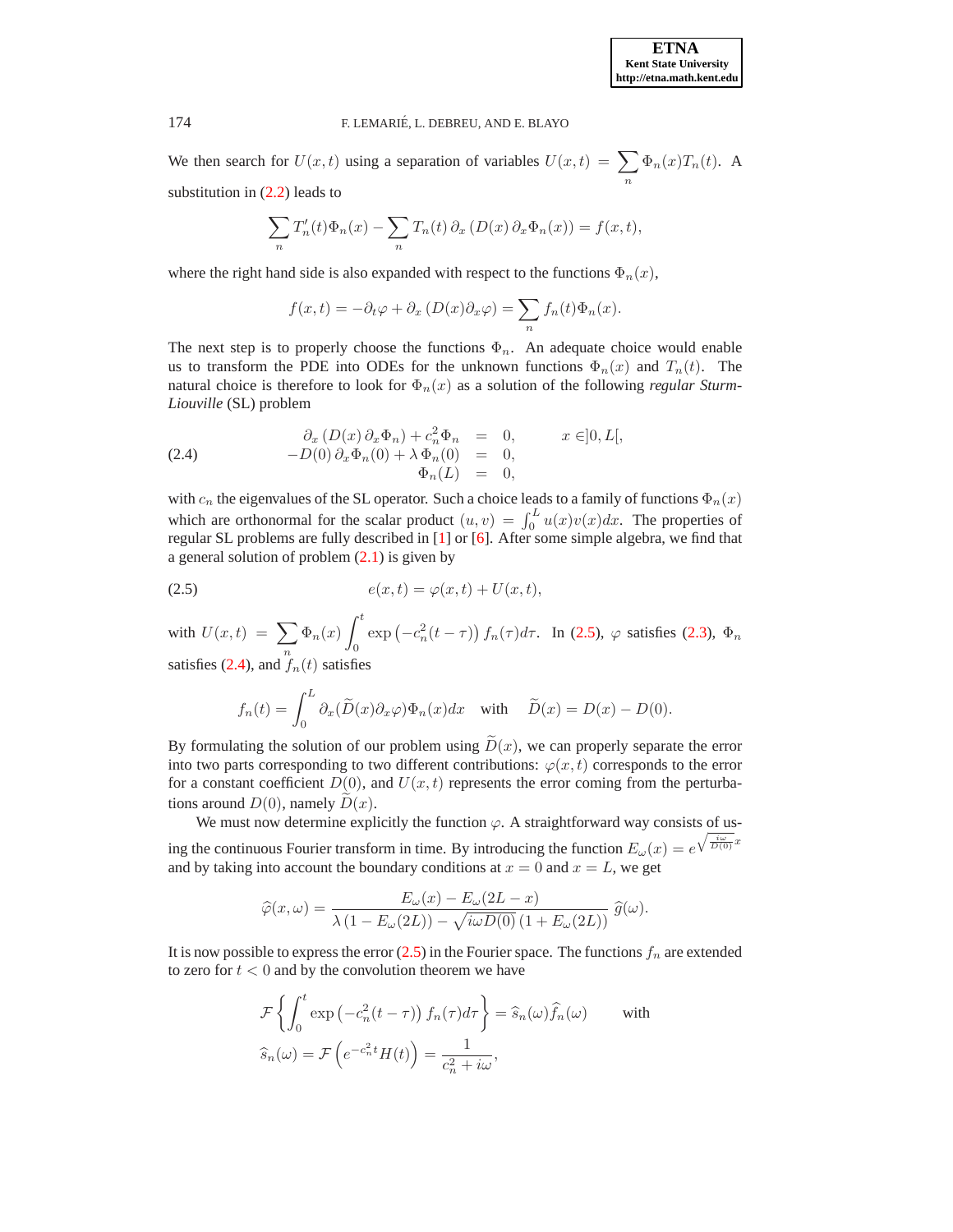where  $H(t)$  is the Heaviside unit step function. The general form for  $\hat{e}(x, \omega)$  is

$$
\widehat{e}(x,\omega) = \widehat{\varphi}(x,\omega) + \sum_{n} \Phi_n(x)\widehat{s}_n(\omega)\widehat{f}_n(\omega).
$$

In practice it is usually assumed that the subdomains are unbounded ( $L \rightarrow \infty$ ) to simplify the expression of the convergence factor and thus to simplify the optimization problem [\(1.4\)](#page-2-1). Using this assumption,  $\hat{\varphi}$  becomes

<span id="page-5-0"></span>
$$
\widehat{\varphi}(x,\omega) \simeq \frac{E_{\omega}(-x)}{\lambda + \sqrt{i\omega D(0)}} \,\widehat{g}(\omega),
$$

which implies

$$
\widehat{f}_n(\omega) \simeq \frac{\widehat{g}(\omega)}{\lambda + \sqrt{i\omega D(0)}} \int_0^L \frac{\partial}{\partial x'} \left( \widetilde{D}(x') \frac{\partial}{\partial x'} E_\omega(-x') \right) \Phi_n(x') dx'.
$$

As a result of our study we get an expression for the error function in Fourier space that takes into account the spatial variability of the diffusion coefficient:

(2.6)  
\n
$$
\hat{e}(x,\omega) \simeq \frac{\hat{g}(\omega)}{\lambda + \sqrt{i\omega D(0)}} \left[ E_{\omega}(-x) + \sum_{n} \frac{\sqrt{\frac{i\omega}{D(0)}} \Phi_n(x)}{i\omega + c_n^2} \int_0^L \widetilde{D}(x') E_{\omega}(-x') \frac{d\Phi_n}{dx'} dx' \right] \text{ for } x \ge 0.
$$

This error has been constructed for positive values of  $x$ , which can be identified as subdomain  $\Omega_2$  following the notations introduced in Section [1.1.](#page-1-2) For negative x (i.e., on  $\Omega_1$ ), we obtain a very similar form:

<span id="page-5-1"></span>(2.7)  
\n
$$
\widehat{e}(x,\omega) \simeq \frac{\widehat{h}(\omega)}{\lambda + \sqrt{i\omega D(0)}} \left[ E_{\omega}(x) - \sum_{n} \frac{\sqrt{\frac{i\omega}{D(0)}} \Phi_n(x)}{i\omega + c_n^2} \int_{-L}^0 \widetilde{D}(x') E_{\omega}(x') \frac{d\Phi_n}{dx'} dx' \right] \text{ for } x \le 0,
$$

where the function  $h$  is the analog of the function  $g$  previously introduced.

The form of the error  $(2.6)$  suggests that the impact of the spatial variability of the diffusion coefficients will be primarily seen for low temporal frequencies. Indeed, the term  $D(x)$ arising from the variability of the coefficient is weighted by  $|E_{\omega}(-x)| = e^{-\sqrt{\frac{\omega}{2D(0)}}x}$ , making the effect of the variability negligible for large values of  $\omega$  but potentially significant for low frequencies. Moreover, we can draw the same conclusion for the variations with respect to x: when x is small (near the interface),  $D(x)$  is weighted by a non-negligible number, while for x being large enough,  $E_{\omega}(-x)$  is very small.

**2.2. Convergence factor of the** *Dirichlet-Neumann* **algorithm with spatially variable coefficients.** So far we have established a general form of the errors propagating in each subdomain. We are now able to propose a formulation of the convergence speed for the global-intime Schwarz algorithm with spatially variable coefficients. Before dealing with the general Robin-Robin case, we intend to determine the convergence speed in a simpler *Dirichlet-Neumann* case, i.e., using the notations introduced in [\(1.1\)](#page-1-0) for  $\mathcal{G}_j = I$  and  $\mathcal{F}_j = D_j(0) \frac{\partial}{\partial x}$ .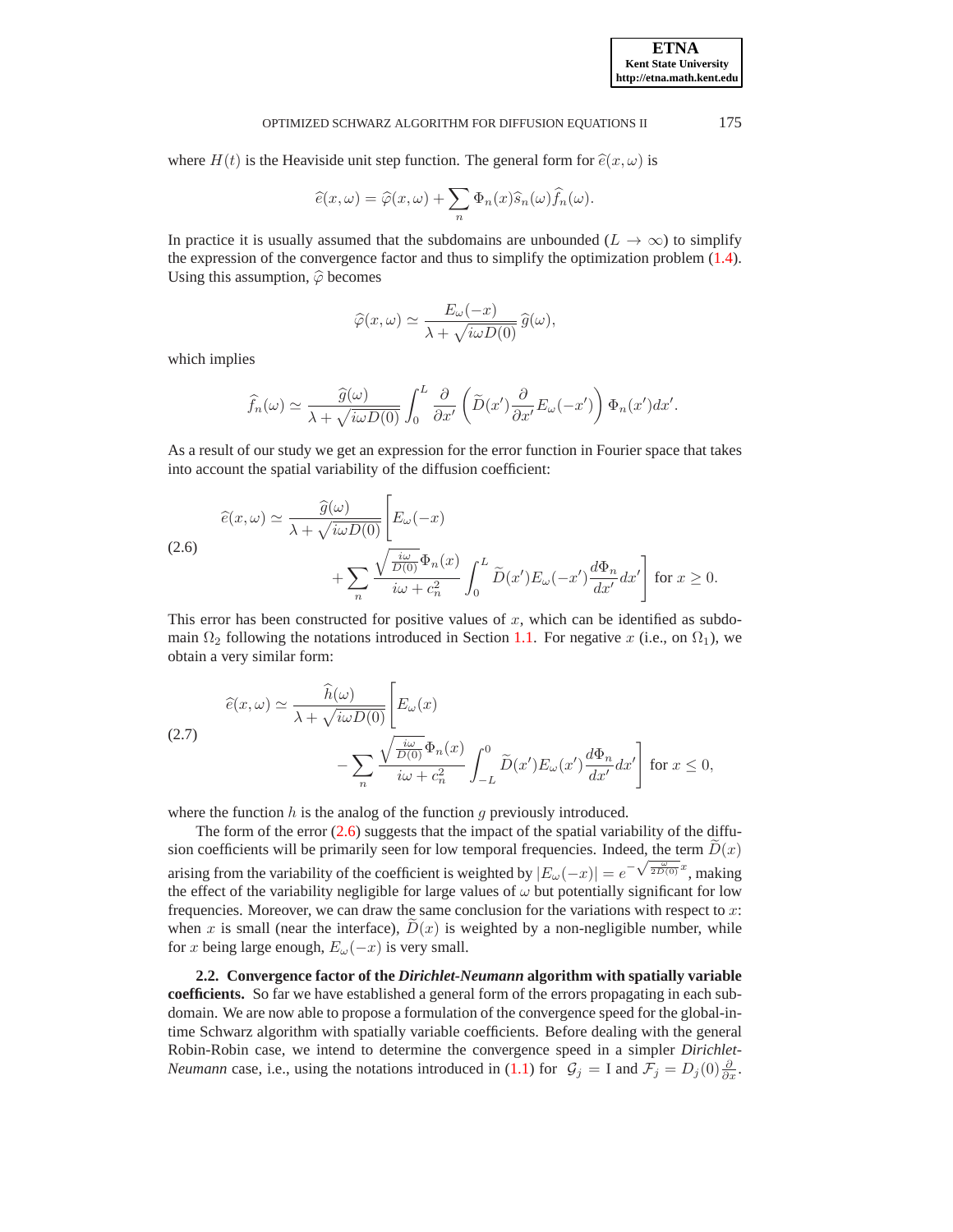Moreover for the sake of practical convenience, we also try to find the expression of an "effective" value  $D_j^{\text{eff}}$  corresponding to a constant value which would have the same effect on the convergence speed as the non-constant diffusion profile  $D_j(x)$ .

<span id="page-6-4"></span><span id="page-6-3"></span>THEOREM 2.1 (Convergence factor with Dirichlet-Neumann transmission conditions). *The convergence factor*  $\rho_{\scriptscriptstyle DNN}^{\scriptscriptstyle var}$  *of the Schwarz algorithm* [\(1.2\)](#page-1-1) with Dirichlet-Neumann transmis*sion conditions is*

$$
\rho_{\scriptscriptstyle DN}^{\scriptscriptstyle var}(\omega)=\rho_{\scriptscriptstyle DN}^{\scriptscriptstyle \rm car}\,\,\widetilde{\rho}_{\scriptscriptstyle DN},
$$

<span id="page-6-2"></span>where 
$$
\rho_{DN}^{est} = \sqrt{\frac{D_2(0)}{D_1(0)}},
$$
 and  
\n
$$
\widetilde{\rho}_{DN} = \left| \left( 1 - \sum_n \frac{\sqrt{\frac{i\omega}{D_1(0)}} \Phi_{n,1}(0)}{i\omega + c_{n,1}^2} \int_{-L_1}^0 \widetilde{D}_1(x') E_{\omega,1}(x') \frac{d\Phi_{n,1}}{dx'}(x') dx' \right) \right|
$$
\n
$$
\left( 1 - \sum_n \frac{\frac{d\Phi_{n,2}}{dx}(0)}{i\omega + c_{n,2}^2} \int_0^{L_2} \widetilde{D}_2(x') E_{\omega,2}(-x') \frac{d\Phi_{n,2}}{dx'}(x') dx' \right) \right|,
$$

 $with E_{\omega,j}(x) = e^{\sqrt{\frac{i\omega}{D_j(0)}}x}$ ,  $\widetilde{D}_j(x) = D_j(x) - D_j(0)$ *, and the eigenfunctions*  $\Phi_{n,j}$  *and eigenvalues* cn,j *being solutions of the Sturm-Liouville problem [\(2.4\)](#page-4-1).*

*Proof*. Hereafter we use again the subscripts j to characterize both subdomains, and we use the function  $E_{\omega,i}(x)$  defined above that plays the same role as the function  $E_{\omega}$  previously defined. A derivation very similar to what has been done in Section [2.1](#page-3-4) but with a Dirichlet boundary condition instead of a Robin boundary condition leads to

<span id="page-6-0"></span>
$$
\begin{split} \widehat{e}_2(x,\omega) &= \widehat{g}(\omega) \Bigg( E_{\omega,2}(-x) \\ &+ \sum_n \frac{\Phi_{n,2}(x) \sqrt{\frac{i\omega}{D_2(0)}}}{i\omega + c_{n,2}^2} \int_0^{L_2} \widetilde{D}_2(x') E_{\omega,2}(-x') \frac{d\Phi_{n,2}}{dx'}(x') dx' \Bigg), \end{split}
$$

where  $\hat{g}(\omega) = \hat{e}_1(0, \omega)$  and where the functions  $\Phi_{n,2}$  are defined by a SL problem similar to [\(2.4\)](#page-4-1) but again with a Dirichlet condition instead of a Robin condition. On  $\Omega_1$ , we have (by simply taking  $\lambda = 0$  in the derivation of Section [2.1\)](#page-3-4):

<span id="page-6-1"></span>(2.11) 
$$
\hat{e}_1(x,\omega) = \frac{\hat{h}(\omega)}{\sqrt{i\omega D_1(0)}} \left( E_{\omega,1}(x) - \sum_{n} \frac{\Phi_{n,1}(x) \sqrt{\frac{i\omega}{D_1(0)}}}{i\omega + c_{n,1}^2} \int_{-L_1}^0 \tilde{D}_1(x') E_{\omega,1}(x) \frac{d\Phi_{n,1}}{dx'}(x') dx' \right),
$$

where  $\hat{h}(\omega) = D_2(0) \frac{\partial \hat{e}_2}{\partial x}(0,\omega)$  and where the functions  $\Phi_{n,1}$  are defined by a SL prob-lem similar to [\(2.4\)](#page-4-1) with a homogeneous Neumann condition at  $x = 0$ . The multiplicative Schwarz algorithm with Dirichlet-Neumann conditions is obtained by replacing  $\hat{e}_2$  (respectively  $\hat{g}$ ) by  $\hat{e}_2^k$  (respectively  $\hat{e}_1^k(0,\omega)$ ) in [\(2.10\)](#page-6-0), and  $\hat{e}_1$  (respectively  $\hat{h}$ ) by  $\hat{e}_1^k$  (respec-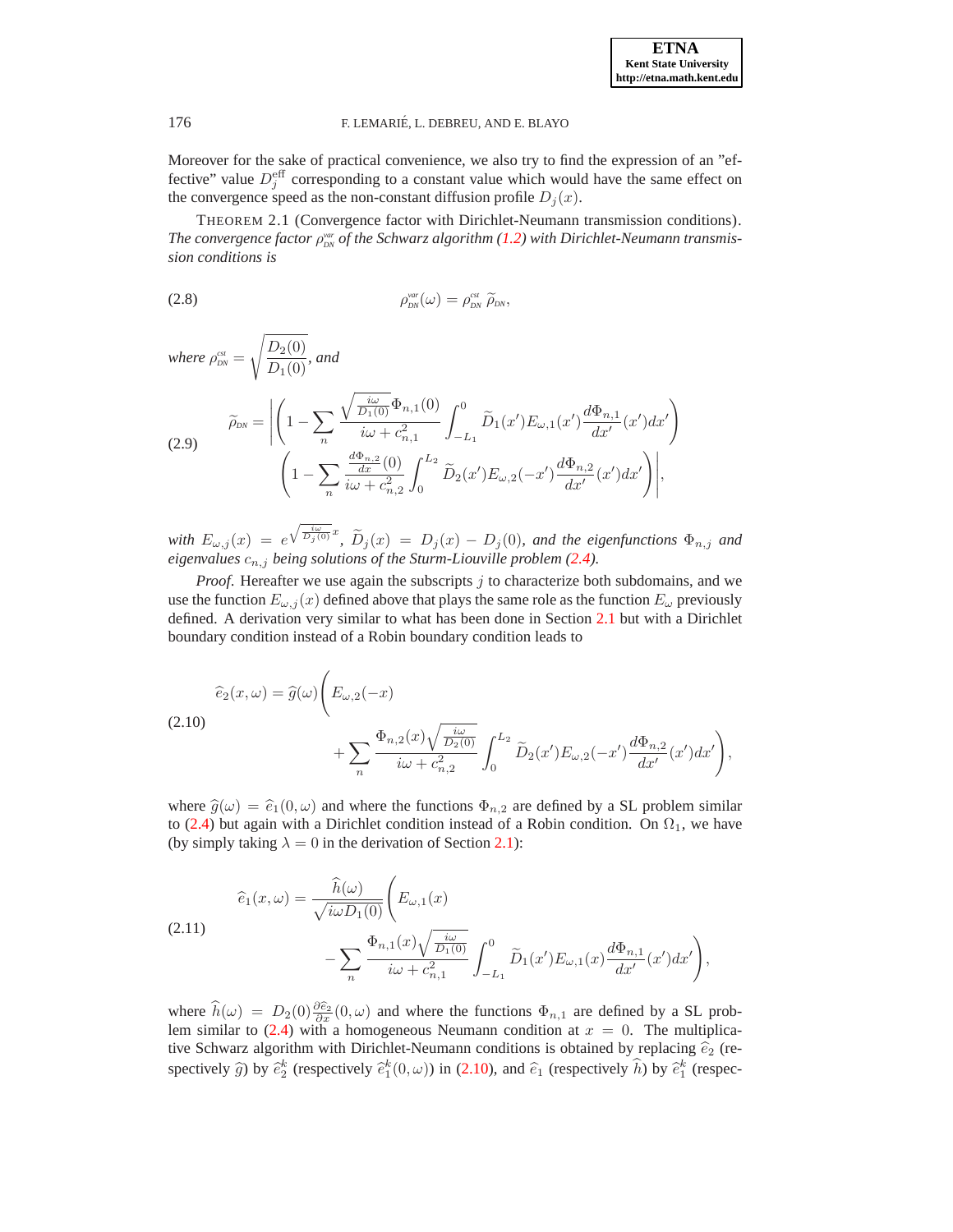tively 
$$
\hat{h}^{k-1}(\omega) = D_2(0) \frac{\partial \hat{\epsilon}_2^{k-1}}{\partial x}(0,\omega)
$$
 in (2.11). Therefore we have

$$
\widehat{g}^k(\omega) = \left(1 - \sum_n \frac{\Phi_{n,1}(0)\sqrt{\frac{i\omega}{D_1(0)}}}{i\omega + \lambda_{n,1}^2} \int_{-L_1}^0 \widetilde{D}_1(x') E_{\omega,1}(x') \frac{d\Phi_{n,1}}{dx'}(x') dx'\right) \frac{\widehat{h}^{k-1}(\omega)}{\sqrt{i\omega D_1(0)}},
$$
  

$$
\widehat{h}^k(\omega) = \left(-1 + \sum_n \frac{\frac{d\Phi_{n,2}}{dx}(0)}{i\omega + \lambda_{n,2}^2} \int_0^{L_2} \widetilde{D}_2(x') E_{\omega,2}(-x') \frac{d\Phi_{n,2}}{dx'}(x') dx'\right) \sqrt{i\omega D_2(0)} \widehat{g}^k(\omega).
$$

Then, if we define a convergence factor by

$$
\rho_{\text{DN}}^{\text{var}}(\omega) = \left| \frac{\widehat{e}_1^k(0,\omega)}{\widehat{e}_1^{k-1}(0,\omega)} \right|,
$$

the previous relations lead to

$$
\rho_{\scriptscriptstyle \text{DN}}^{\scriptscriptstyle \text{var}}(\omega)=\left|\frac{\widehat{g}^k}{\widehat{g}^{k-1}}\right|=\left|\frac{\widehat{g}^k}{\widehat{h}^{k-1}}\frac{\widehat{h}^{k-1}}{\widehat{g}^{k-1}}\right|=\rho_{\scriptscriptstyle \text{DN}}^{\scriptscriptstyle \text{est}}\cdot\widetilde{\rho}_{\scriptscriptstyle \text{DN}},
$$

where  $\rho_{DN}^{est} = \sqrt{\frac{D_2(0)}{D_1(0)}}$  is the convergence factor obtained in the case of constant diffusion coefficients (see [\[12\]](#page-16-5)) and  $\tilde{\rho}_{DN}$  is given in [\(2.9\)](#page-6-2).  $\Box$ 

Theorem [2.1](#page-6-3) shows that the convergence factor  $\rho_{\text{DN}}^{\text{var}}$  naturally appears as the product of the convergence factor with constant coefficients (the surface values) and a term coming from the spatial variability of the diffusion coefficient on  $\Omega_1$  and  $\Omega_2$ .

Starting from Equation [\(2.8\)](#page-6-4), we can suggest two "effective" constant values for  $D_1$ and  $D_2$ . These (spatially constant) values have a similar effect on the convergence speed as the non-constant vertical profiles  $D_1(x)$  and  $D_2(x)$ . They satisfy  $\rho_{\text{DN}}^{\text{var}} =$  $\sqrt{D_2^{\text{eff}}(\omega)}$  $\frac{D_2(\omega)}{D_1^{\text{eff}}(\omega)}$  with

$$
D_1^{\text{eff}}(\omega) = \frac{D_1(0)}{\left|1 - \sum_n \frac{\sqrt{\frac{i\omega}{D_1(0)}} \Phi_{n,1}(0)}{i\omega + c_{n,1}^2} \int_{-L_1}^0 \widetilde{D}_1(x') E_{\omega,1}(x') \frac{d\Phi_{n,1}}{dx'}(x') dx'\right|^2}
$$

and

$$
D_2^{\text{eff}}(\omega) = D_2(0) \left| 1 - \sum_n \frac{\frac{d\Phi_{n,2}}{dx}(0)}{i\omega + c_{n,2}^2} \int_0^{L_2} \widetilde{D}_2(x') E_{\omega,2}(-x') \frac{d\Phi_{n,2}}{dx'}(x') dx' \right|^2.
$$

It is worth mentioning that, due to the variability of the coefficients, the convergence factor is a function of the time frequency  $\omega$ , whereas this dependency does not exist with constant coefficients. Some examples of convergence factors  $\rho_{\text{DN}}^{\text{var}}$  are given in Section [3.2.](#page-10-0) Note that in the case  $\omega \to 0$ , we get  $D_1^{\text{eff}} \to D_1(0)$ , while

$$
D_2^{\text{eff}}(\omega \to 0) = D_2(0) \left| 1 - \sum_n c_{n,2}^{-2} \frac{d\Phi_{n,2}}{dx}(0) \int_0^{L_2} \widetilde{D}_2(x') \frac{d\Phi_{n,2}}{dx'}(x') dx' \right|^2.
$$

The effect of the variability of the coefficient in the subdomain with a Neumann condition asymptotically vanishes. This is, however, not the case for the subdomain  $\Omega_2$  with Dirichlet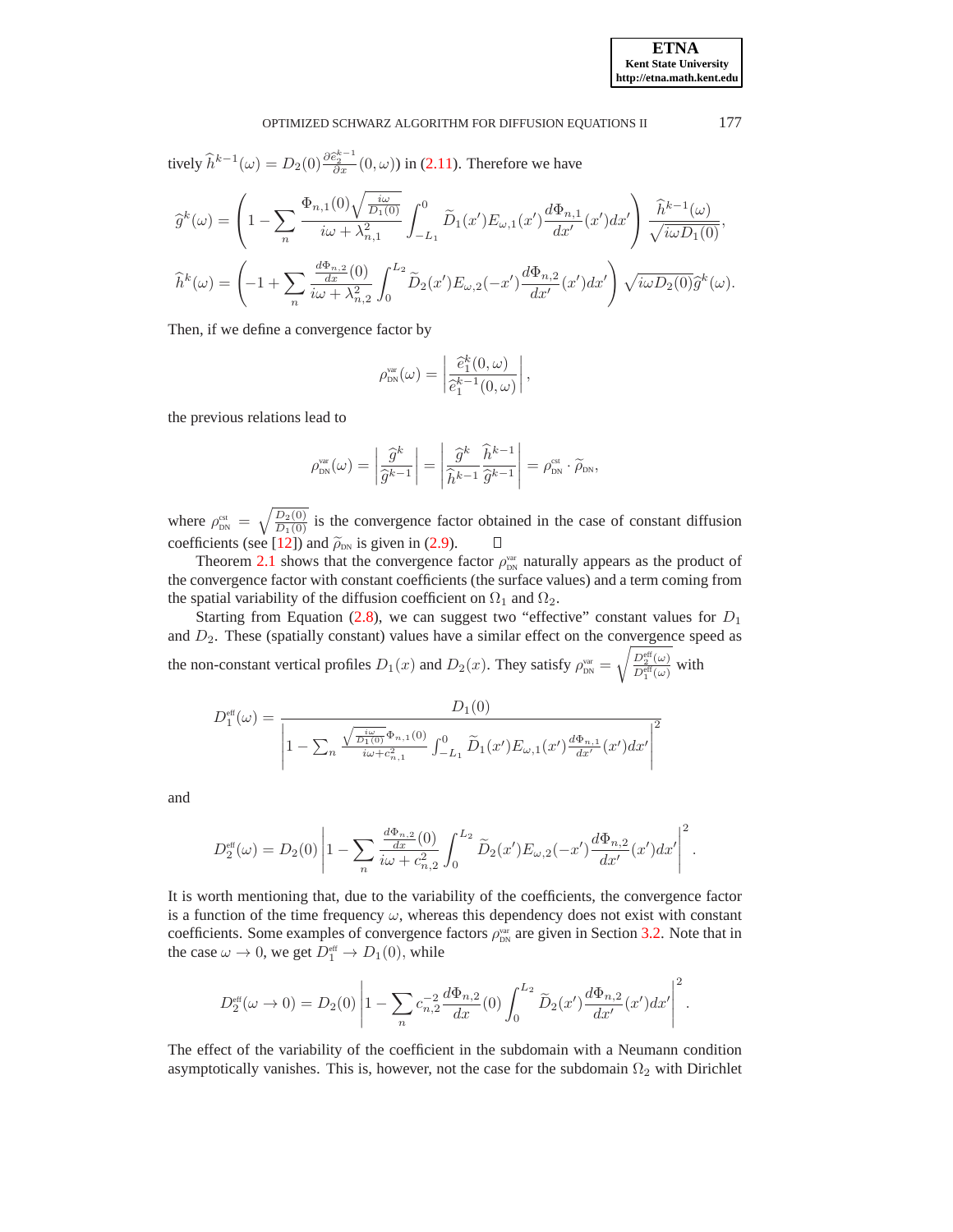conditions  $(D_2^{\text{eff}}(\omega \to 0) \neq D_2(0))$ . This result shows that, when a Dirichlet-Neumann algorithm is used,  $\rho_{\text{DN}}^{\text{est}} < 1$  does not necessarily imply that  $\rho_{\text{DN}}^{\text{var}} < 1$ . In other words, the fact that the algorithm with constant coefficients (the interface values) theoretically converges does not ensure that the algorithm with variable coefficients will. Indeed,

<span id="page-8-4"></span>
$$
(2.12) \qquad \rho_{\text{DN}}^{\text{var}}(\omega \to 0) \to \sqrt{\frac{D_2(0)}{D_1(0)}} \left(1 - \sum_n c_{n,2}^{-2} \frac{d\Phi_{n,2}}{dx}(0) \int_0^{L_2} \widetilde{D}_2(x') \frac{d\Phi_{n,2}}{dx'}(x') dx'\right) \newline \neq \rho_{\text{DN}}^{\text{est}},
$$

whereas  $\rho_{DN}^{\text{var}}(\omega \to \infty) \to \rho_{DN}^{\text{cst}}$ .

**2.3. Convergence factor of the** *Robin-Robin* **algorithm with spatially variable coefficients.** In this section we determine the convergence factor  $\rho_{RR}^{\text{var}}$  for the more general case of Robin-Robin interface conditions.

THEOREM 2.2 (Convergence factor with Robin-Robin transmission conditions). *The convergence factor*  $ρ_{RR}^{var}$  *of the Schwarz algorithm* [\(1.2\)](#page-1-1) with Robin-Robin transmission condi*tions is*

<span id="page-8-3"></span><span id="page-8-0"></span>(2.13) 
$$
\rho_{RR}^{var} = |[(\lambda_1 + \lambda_2)\mathcal{K}_1 - 1] [(\lambda_1 + \lambda_2)\mathcal{K}_2 - 1]|,
$$

*with*  $\lambda_j$  *being the Fourier symbol of the operator*  $\Lambda_j$  *in* [\(1.2\)](#page-1-1) *and* 

$$
\mathcal{K}_{1} = \frac{1}{\lambda_{1} + \sqrt{i\omega D_{1}(0)}}
$$
\n
$$
\left(1 - \sum_{n} \frac{\sqrt{\frac{i\omega}{D_{1}(0)}} \Phi_{n,1}(0)}{i\omega + c_{n,1}^{2}} \int_{-L_{1}}^{0} \tilde{D}_{1}(x') E_{\omega,1}(x') \frac{d\Phi_{n,1}}{dx'} dx'\right),
$$
\n(2.14)\n
$$
\mathcal{K}_{2} = \frac{1}{\lambda_{2} + \sqrt{i\omega D_{2}(0)}}
$$
\n
$$
\left(1 + \sum_{n} \frac{\sqrt{\frac{i\omega}{D_{2}(0)}} \Phi_{n,2}(0)}{i\omega + c_{n,2}^{2}} \int_{0}^{L_{2}} \tilde{D}_{2}(x') E_{\omega,2}(-x') \frac{d\Phi_{n,2}}{dx'} dx'\right),
$$

 $where E_{\omega,j}(x) = e^{\sqrt{\frac{i\omega}{D_j(0)}}x}, \ \tilde{D}_j(x) = D_j(x) - D_j(0)$ , and the eigenfunctions  $\Phi_{n,j}$  and *eigenvalues*  $c_{n,j}$  *are solutions of the Sturm-Liouville problem [\(2.4\)](#page-4-1).* 

<span id="page-8-1"></span>*Proof.* Thanks to [\(2.6\)](#page-5-0) and [\(2.7\)](#page-5-1), we can express  $\hat{e}_1$  and  $\hat{e}_2$  in a compact form for the iterate k as

(2.15) 
$$
\begin{aligned}\n\hat{e}_1^k(\omega, 0) &= \mathcal{K}_1(\omega, D_1(0), \Phi_{n,1}, c_{n,1}, \lambda_1) \hat{h}^{k-1}, \\
\hat{e}_2^k(\omega, 0) &= \mathcal{K}_2(\omega, D_2(0), \Phi_{n,2}, c_{n,2}, \lambda_2) \hat{g}^k,\n\end{aligned}
$$

where  $\hat{g} = -D_1(0)\partial_x \hat{e}_1(0,\omega) + \lambda_2 \hat{e}_1(0,\omega), \hat{h} = D_2(0)\partial_x \hat{e}_2(0,\omega) + \lambda_1 \hat{e}_2(0,\omega)$ , and  $\mathcal{K}_j$  is given in [\(2.14\)](#page-8-0). The problem on the interface  $x = 0$  is given by the relations

(2.16) 
$$
(D_1(0)\partial_x + \lambda_1) \hat{e}_1^k(0,\omega) = (D_2(0)\partial_x + \lambda_1) \hat{e}_2^{k-1}(0,\omega) = \hat{h}^{k-1}, (-D_2(0)\partial_x + \lambda_2) \hat{e}_2^k(0,\omega) = (-D_1(0)\partial_x + \lambda_2) \hat{e}_1^k(0,\omega) = \hat{g}^k,
$$

and by combining  $(2.15)$  and  $(2.16)$ , we obtain

<span id="page-8-2"></span>
$$
D_1(0)\partial_x \hat{e}_1^k(0,\omega) = \hat{h}^{k-1} - \lambda_1 \hat{e}_1^k(0,\omega) = (1 - \lambda_1 \mathcal{K}_1) \hat{h}^{k-1},
$$
  

$$
-D_2(0)\partial_x \hat{e}_2^k(0,\omega) = \hat{g}^k - \lambda_2 \hat{e}_2^k(0,\omega) = (1 - \lambda_2 \mathcal{K}_2) \hat{g}^k.
$$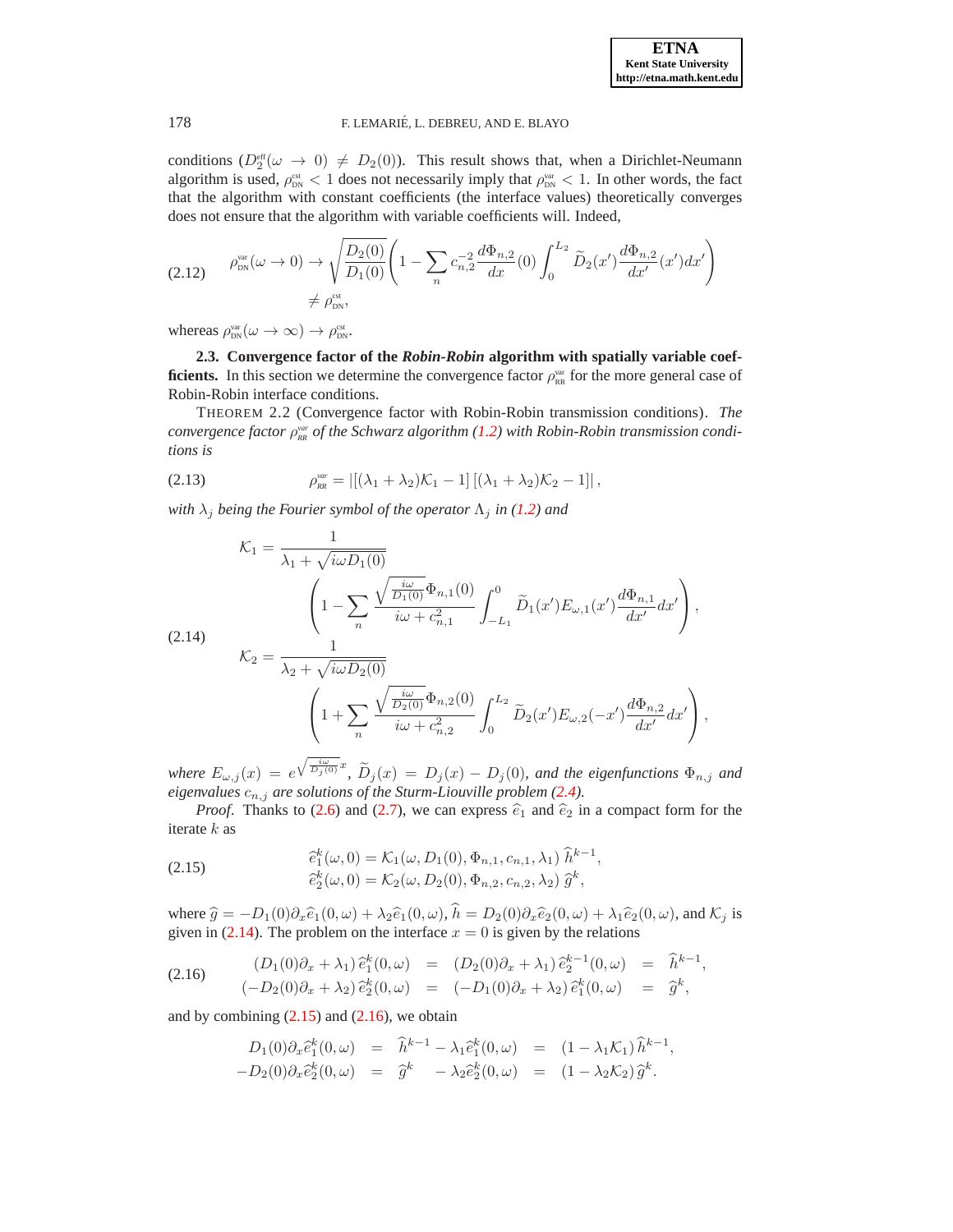By substituting those expressions in [\(2.16\)](#page-8-2), we finally get a relation linking  $\hat{g}$  and  $\hat{h}$ 

$$
\widehat{g}^k = [(\lambda_1 + \lambda_2)\mathcal{K}_1 - 1]\widehat{h}^{k-1},
$$
  

$$
\widehat{h}^{k-1} = [(\lambda_1 + \lambda_2)\mathcal{K}_2 - 1]\widehat{g}^{k-1},
$$

which leads to an expression for the convergence factor

$$
\rho_{RR}^{\text{var}} = \left| \frac{\widehat{g}^k}{\widehat{g}^{k-1}} \right| = \left| [(\lambda_1 + \lambda_2)\mathcal{K}_1 - 1] \left[ (\lambda_1 + \lambda_2)\mathcal{K}_2 - 1 \right] \right|.
$$

We note that this expression of the convergence factor is consistent with the expression [\(1.3\)](#page-2-0) obtained in the case of constant (but discontinuous) coefficients. Indeed, if we set  $\widetilde{D}_1(x) = \widetilde{D}_2(x) = 0$  in [\(2.13\)](#page-8-3), we then have  $\mathcal{K}_j = 1/\sqrt{i\omega D_j(0)}$ , which leads to [\(1.3\)](#page-2-0) because  $D_j \sigma_j^{\pm} = \pm \sqrt{i \omega D_j(0)}$ . A convenient formulation of  $\rho_{RR}^{\text{var}}$  without complex numbers can be found in Appendix [A.](#page-13-0) To conclude this section, we look at the asymptotic behavior of  $\rho_{RR}^{var}$ , and we can easily find that

$$
\rho_{\rm RR}^{\rm var}(\omega \to 0) = \rho_{\rm RR}^{\rm var}(\omega \to \infty) \to 1,
$$

which shows that the effect of the variability of the diffusion coefficients asymptotically vanishes when a Robin-Robin algorithm is used.

<span id="page-9-1"></span>**3. Numerical results.** In this section we verify numerically the validity of the theoretical results presented in Section [2.](#page-3-0) To do this, we first briefly describe the rationale for the spatial variability of the diffusion coefficient and provide a typical profile which we will use for the numerical tests. Then we design a few experiments to illustrate the relevance of our theoretical results.

<span id="page-9-0"></span>**3.1. Planetary boundary layer turbulence.** Unlike boundary layers in many engineering flows, the atmospheric and oceanic planetary boundary layers are almost always turbulent and cannot be explicitly resolved due to the insufficient vertical resolution in computational models. The numerical representation of those layers thus relies on the Reynolds decomposition: the flow is split into a mean (resolved) part  $\langle u \rangle$  and a fluctuating (subgrid) part u' (where  $u$  can either represent a velocity component or an active tracer). When this decomposition is applied to nonlinear (advective) terms, this gives rise to additional terms and hence to a closure problem. The dominant expression in the turbulent boundary layers arising from the Reynolds decomposition is the divergence of the vertical part of  $\langle u'w' \rangle$  (where w denotes the vertical component of the velocity). Typically, this turbulent vertical flux is expressed as a function of the mean (resolved) part of the flow by using the *down-gradient assumption,*  $\langle u'w' \rangle = -D(x)\partial_x \langle u \rangle$ , where  $D(x)$  is the so-called *eddy diffusivity* or *eddy-viscosity* if  $u$  represents a velocity. This assumption explains why a one-dimensional diffusion equation, like the one studied in the present paper, is generally sufficient to locally represent the turbulent mixing in the boundary layers. The eddy diffusivity  $D(x)$  is defined to allow the flow to make the transition between its surface (the air-sea interface) and its interior (below the boundary layer) properties. This is the reason why  $D(x)$  exhibits a strong spatial variability. In this context, several ways to specify the coefficient  $D(x)$  have been proposed. The formulation most commonly used in the state-of-the-art numerical models can be found in [\[7\]](#page-15-3) and [\[14\]](#page-16-2). Those formulations define the eddy diffusivity as

<span id="page-9-2"></span>(3.1) 
$$
D(x) = \begin{cases} A x \left(1 - \frac{x}{h_{bl}}\right)^2 + \nu, & x \in ]0, h_{bl}], \\ \nu, & x > h_{bl}, \end{cases}
$$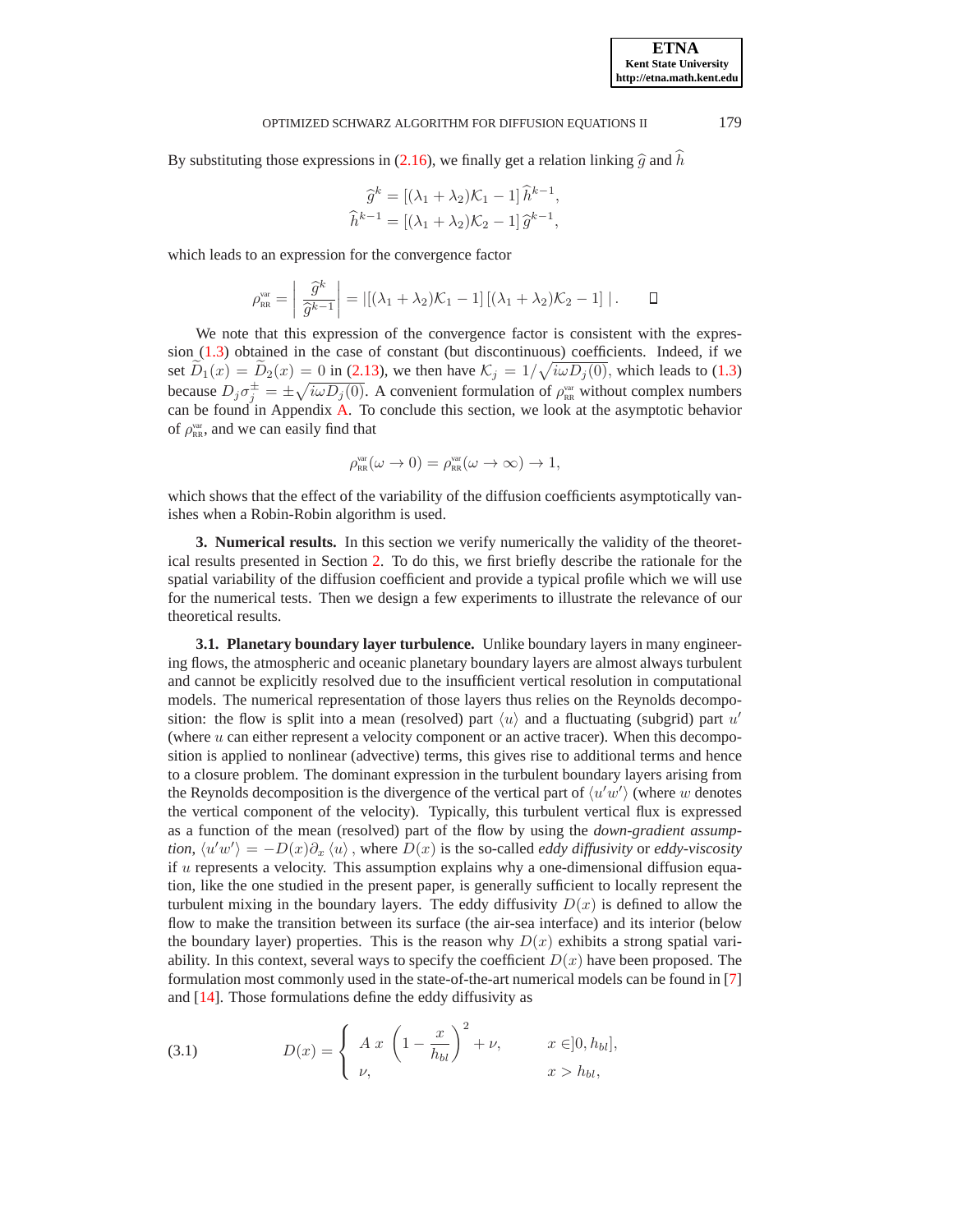

<span id="page-10-1"></span>FIG. 3.1. *Typical diffusion profile*  $D(x)$  *obtained for*  $A = 0.5$   $ms^{-1}$  *and*  $h_{bl} = 150$  *m in [\(3.1\)](#page-9-2)* with respect *to*  $x$  *(top)* and two associated eigenfunctions  $\Phi_n(x)$  *(bottom)* of the Sturm-Liouville problem [\(2.4\)](#page-4-1) with homogeneous *Dirichlet condition at*  $x = 0$ *.* 

with  $h_{bl}$  the thickness of the boundary layer (depending on the state of the flow) and A a parameter setting the intensity of the mixing (note that  $D(x)$  is continuous and differentiable at  $x = h_{bl}$ . Throughout this section we assume that  $D(x)$  is given by [\(3.1\)](#page-9-2), and a typical profile for  $A = 0.5$  m/s and  $h_{bl} = 150$  m is given in Figure [3.1.](#page-10-1)

In the remainder of this section we study first a Dirichlet-Neumann algorithm and then a Robin-Robin algorithm. We define spatially variable coefficients with  $A_1 = 0.1$  m/s (respectively  $A_2 = 0.5$  m/s) and  $h_{bl,1} = 50$  m (respectively  $h_{bl,2} = 150$  m) on  $\Omega_1$  (respectively  $\Omega_2$ ). The values of  $\nu_1$  and  $\nu_2$  (corresponding to the surface values  $D_1(0)$  and  $D_2(0)$ ) are chosen to be the same as the values used in [\[9\]](#page-16-1) in the constant coefficient case. If we introduce  $\gamma = \sqrt{\frac{\nu_2}{\nu_1}}$ , we investigate the two cases  $\gamma = 10$  and  $\gamma = \sqrt{\sqrt{10}}$  with  $\nu_2 = 0.5$  m<sup>2</sup>/s (the value of  $\nu_1$  is adjusted depending on the value of  $\gamma$ ). Those various parameter values lead to diffusion profiles that can be found in the atmospheric and oceanic boundary layers. The discretization of the problem, the computational grid, as well as the initial conditions are described in [\[9,](#page-16-1) Section 5]. We use  $\Delta t = 100$  s and a random initial guess on the interface so that it contains a wide range of the temporal frequencies that can be resolved by the computational grid.

<span id="page-10-0"></span>**3.2. Test case 1: Dirichlet-Neumann.** The analytical convergence factor  $\rho_{\text{DN}}^{\text{var}}(\omega)$  in Equation [\(2.8\)](#page-6-4) is shown for different values of  $\gamma$  in Figure [3.2.](#page-11-0) The eigenvalues  $c_n$  and eigenfunctions  $\Phi_n$  are computed numerically on the same computational grid as the model problem. We remark that depending on the jump in the coefficients through the interface, the spatial variability of the diffusivities either tend to accelerate the convergence speed (for  $\gamma = \sqrt{\sqrt{10}}$ ) or to slow it down (for  $\gamma = 10$ ) compared to the convergence speed obtained with constant coefficients. As expected, the convergence factor for spatially variable coefficients is no longer independent of  $\omega$ , and for low frequencies we get a significant departure from the convergence rate of the algorithm with constant coefficients. The trend seen in the convergence factor  $\rho_{\text{DN}}^{\text{var}}(\omega)$  determined at a continuous level is confirmed by the numer-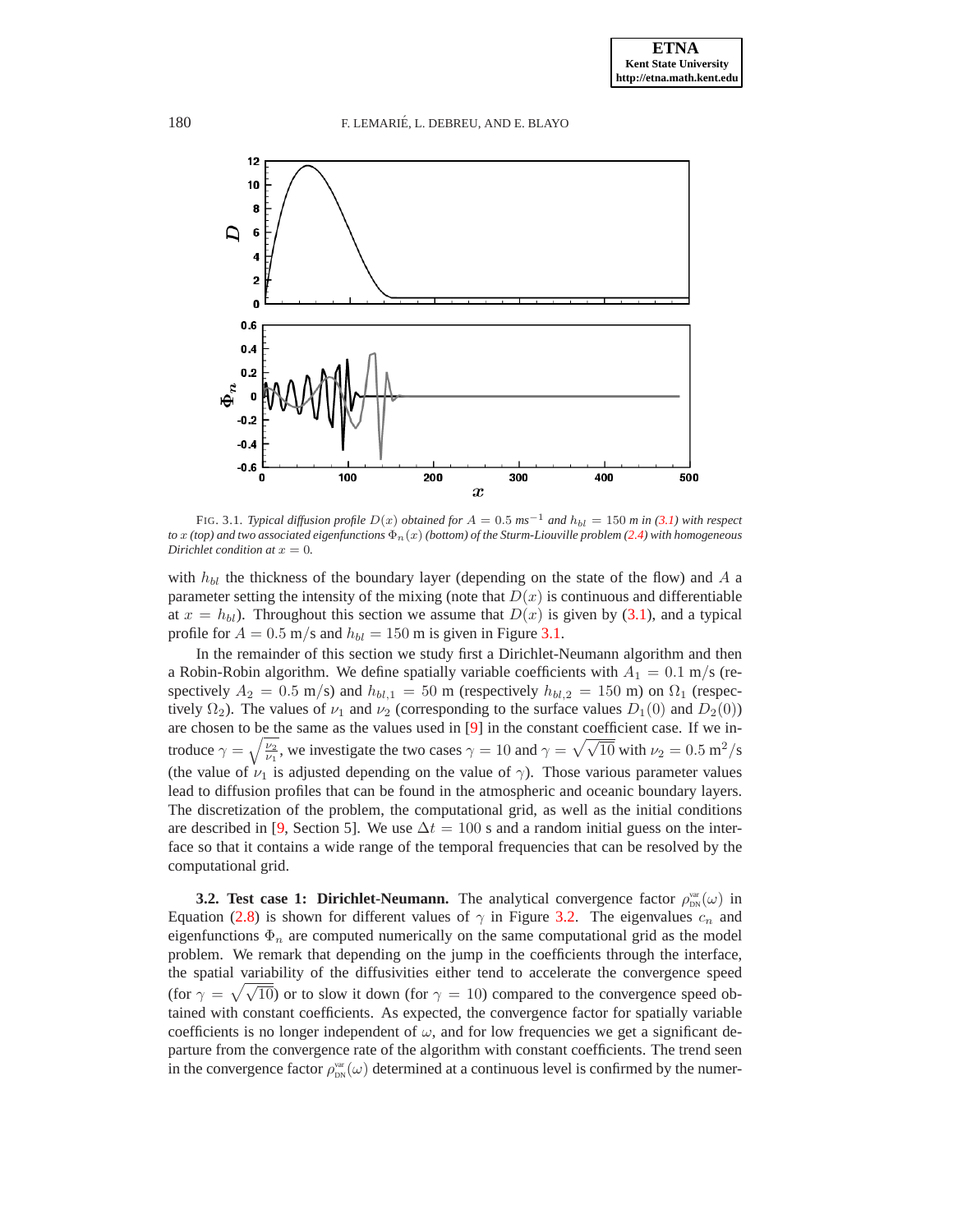**ETNA Kent State University http://etna.math.kent.edu**

# OPTIMIZED SCHWARZ ALGORITHM FOR DIFFUSION EQUATIONS II 181



<span id="page-11-0"></span><sup>F</sup>IG. 3.2. *Evolution of the* <sup>L</sup>∞*-norm of the error of the Dirichlet-Neumann algorithm as a function of the iterates for*  $\gamma = \sqrt{\sqrt{10}}$  *(top, left) and*  $\gamma = 10$  *(top, right). These results are obtained for constant diffusion coefficients (gray dashed line) and for spatially variable coefficients (black line) as defined in Section [3.1.](#page-9-0) The*  $corresponding convergence factors$   $\rho_{ON}^{var}(\omega)$  (black line) and  $\rho_{DN}^{var}(\omega)$  (gray dashed line) determined at the analytical *level are given for*  $\gamma = \sqrt{\sqrt{10}}$  *(bottom, left) and*  $\gamma = 10$  *(bottom, right).* 

ical results (Figure [3.2,](#page-11-0) top). These results as well as the asymptotic expression [\(2.12\)](#page-8-4) call for caution when we use a Dirichlet-Neumann algorithm with spatially variable coefficients because it can lead to significantly different performances compared to the one obtained with constant coefficients. We can expect a Robin-Robin type algorithm to provide a more robust alternative thanks to the tuning of the  $\lambda_i$  parameters.

**3.3. Test case 2: Robin-Robin.** Here, we denote by  $\lambda_j^{\text{est}}$  the optimal Robin parameters obtained using the analytical results found in [\[9\]](#page-16-1) for constant coefficients. We consider that these constant coefficients are the interface values  $D_j(0)$ . Moreover, we denote by  $\lambda_j^{\text{var}}$  the Robin parameters optimized by solving numerically the problem [\(1.4\)](#page-2-1) with the convergence factor  $\rho_{RR}^{var}$  as given in [\(2.13\)](#page-8-3). This optimization is done using the Rosenbrock method [\[13\]](#page-16-6) and by taking the parameters  $\lambda_j^{\text{est}}$  to initialize the algorithm. We see from Figure [3.3](#page-12-0) that the use of the parameters  $\lambda_j^{\text{var}}$  provide slightly better convergence properties compared to the parameters  $\lambda_j^{\text{est}}$ , regardless of the value of  $\gamma$ . As for the Dirichlet-Neumann algorithm, we can check that our analytical study at the continuous level provides a convergence factor  $\rho_{RR}^{\text{var}}$ representative of the behavior of the algorithm at a discrete level (Figure [3.3,](#page-12-0) bottom). From Figure [3.3](#page-12-0) (bottom left), we also see that the way we initialize the algorithm (with a random initial guess for  $u_2^0(0, t)$ ,  $t \in [0, T]$ ) leads to the generation of a large range of temporal frequencies and more particularly low frequencies slowing down the convergence speed of the simulation using the parameters  $\lambda_j^{\text{est}}$ , although the latter provide a faster convergence than the parameters  $\lambda_j^{\text{var}}$  for most of the frequency spectrum. For our model problem, the use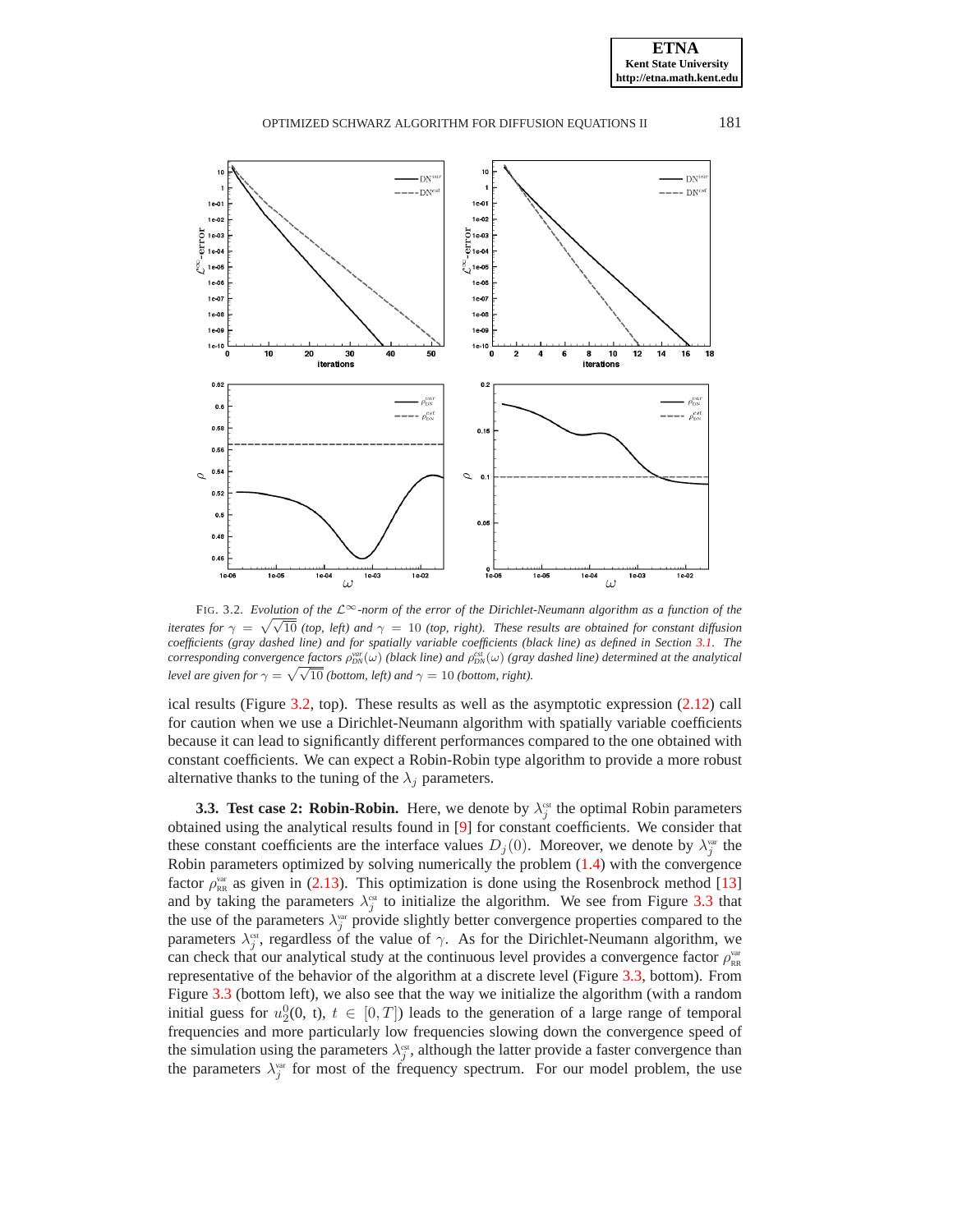

<span id="page-12-0"></span><sup>F</sup>IG. 3.3. *Evolution of the* <sup>L</sup>∞*-norm of the error of the Robin-Robin algorithm as a function of the iterates for*  $\gamma = \sqrt{\sqrt{10}}$  *(top, left) and*  $\gamma = 10$  *(top, right). Those results are obtained for spatially variable diffusion coefficients and the Robin parameters optimized by assuming constant coefficients (gray dashed line) or the full convergence factor*  $\rho_{RR}^{var}$  (black line). The corresponding convergence factors  $\rho_{RR}^{var}(\lambda_j^*)$  (black line) and  $\rho_{RR}^{var}(\lambda_j^{cs})$ *(gray dashed line) are given for*  $\gamma = \sqrt{\sqrt{10}}$  *(bottom, left) and*  $\gamma = 10$  *(bottom, right).* 

of the parameters  $\lambda_j^{\text{var}}$  provides a relatively modest improvement over the  $\lambda_j^{\text{est}}$  parameters. However, in general, this statement has to be mitigated because if we consider  $h_{bl,2} = 10$  m instead of  $h_{bl,2} = 150$  m, we see in Figure [3.4](#page-13-1) that the parameters obtained through an optimization of  $\rho_{\text{RR}}^{\text{var}}$  are clearly superior to the parameters  $\lambda_j^{\text{est}}$ . For this case, we show in Figure [3.5](#page-13-2) the asymptotic behavior of the optimized convergence rate and the associated Robin parameters  $\lambda_j^{\text{var}}$ . We numerically show that thanks to the theoretical work presented earlier in the paper, we are able to bring the proper adjustments to the Robin parameters so that our algorithm asymptotically maintains a good efficiency even in the presence of spatially variable coefficients.

**4. Conclusion.** In this paper we present and analyze a new approach to study the convergence properties of a global-in-time Schwarz algorithm in the case of a one-dimensional diffusion problem with spatially variable diffusion coefficients. We analytically derive an expression for the evolution of the errors of such an algorithm with respect to the iterates. Thanks to our formulation, we are able to gain a better understanding of the behavior of the associated convergence factor. We exhibit some interesting features that were not shown by the usual convergence studies with constant diffusion coefficients. We put particular emphasis on the fact that for low temporal frequencies, it can be a very inaccurate assumption to replace a variable diffusion coefficient by its constant interface value in the convergence study. Moreover, we also show that depending on the type of algorithm under consideration (Dirichlet-Neumann or Robin-Robin) the variability of the coefficients may have more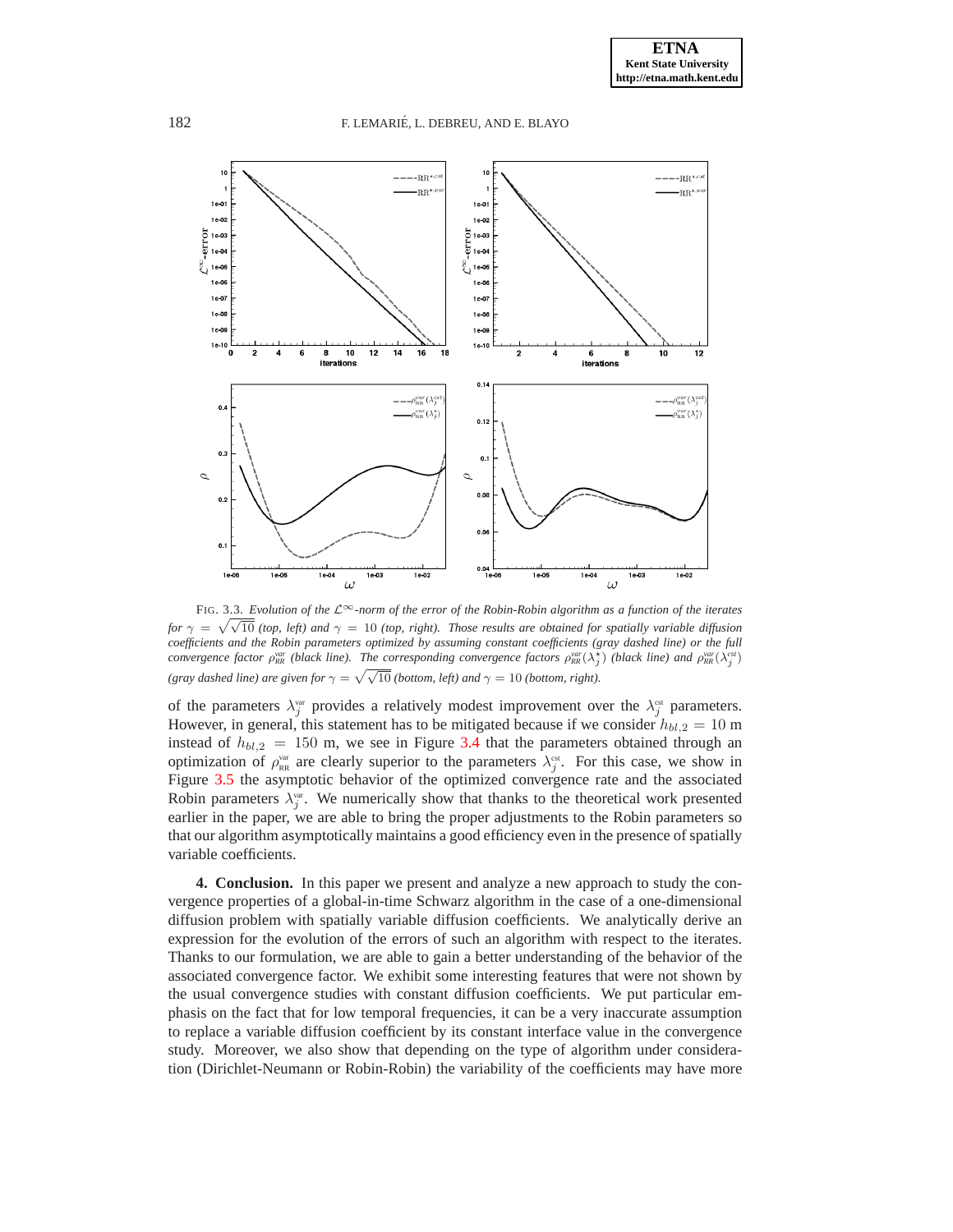

<span id="page-13-1"></span><sup>F</sup>IG. 3.4. *Evolution of the* <sup>L</sup>∞*-norm of the error (left) of the Robin-Robin algorithm as a function of the iterates for*  $\gamma = \sqrt{\sqrt{10}}$  *for*  $h_{bl,2} = 10$  *m* (instead of  $h_{bl,2} = 150$  *m* as in Figure [3.3\)](#page-12-0). These results are obtained for Robin *parameters optimized by assuming constant coefficients (gray dashed line) or the full convergence factor* ρ *var RR (black line*). The corresponding convergence factors  $\rho_{RR}^{var}(\lambda_j^{\star})$  (black line) and  $\rho_{RR}^{var}(\lambda_j^{est})$  (gray dashed line) are on the right *panel.*



<span id="page-13-2"></span>FIG. 3.5. *Evolution of the convergence rate*  $\max_{\omega} \rho_{RR}^{var}$  (left) and optimal Robin parameters  $\lambda_j^{var}$  (right) of the *optimized Schwarz algorithm with spatially variable coefficients with respect to* ∆t*. The parameters of the problem are*  $h_{bl,1} = 50$  *m,*  $h_{bl,2} = 10$  *m,*  $A_1 = 0.1$  *ms*<sup>−1</sup>,  $A_2 = 0.5$  *ms*<sup>−1</sup>, and  $\gamma = \sqrt{\sqrt{10}}$ .

or less impact on the asymptotic convergence properties. To be more attractive for practical applications, our approach requires further developments by performing an accurate study of the eigenvalue problems to improve our knowledge of the behavior of these eigenvalues with respect to the perturbations of the diffusion profiles.

**Acknowledgments.** This research was partially supported by the ANR project "COMMA" and by the INRIA project-team MOISE. The authors are thankful for the comments and suggestions of two anonymous reviewers, which helped to improve the clarity of this manuscript.

<span id="page-13-3"></span><span id="page-13-0"></span>**Appendix A. Determination of the convergence factor in the case of variable coefficients.** We recall [\(2.13\)](#page-8-3):

(A.1) 
$$
\rho = |[(\lambda_1 + \lambda_2)\mathcal{K}_1 - 1] [(\lambda_1 + \lambda_2)\mathcal{K}_2 - 1]|,
$$

**ETNA Kent State University http://etna.math.kent.edu**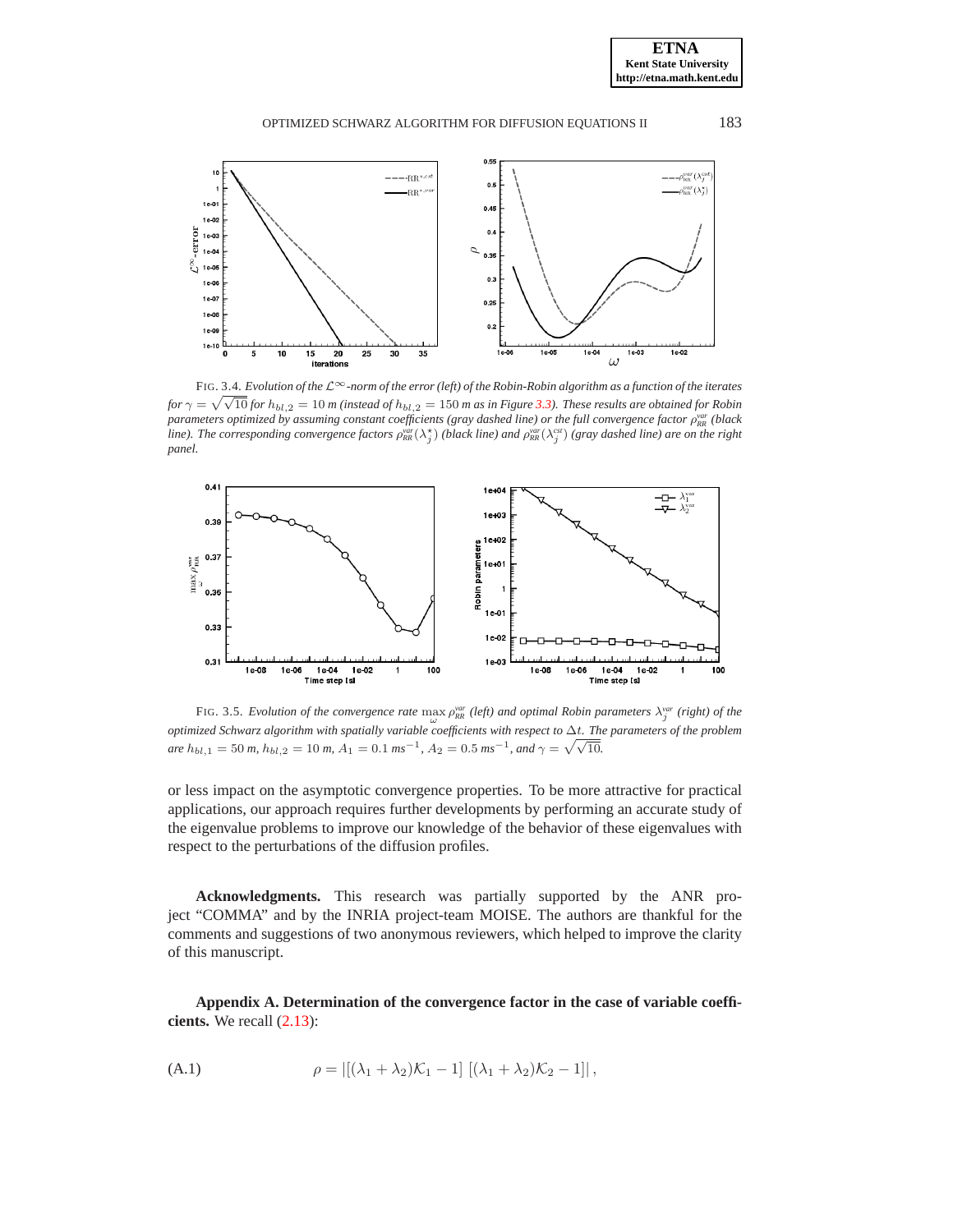with

$$
\mathcal{K}_1 = \frac{1}{\lambda_1 + \sqrt{i\omega D_1(0)}}\n\left(1 - \sum_n \frac{\sqrt{\frac{i\omega}{D_1(0)}} \Phi_{n,1}(0)}{i\omega + \lambda_{n,1}^2} \int_{-L_1}^0 \tilde{D}_1(x) \exp\left(\sqrt{\frac{i\omega}{D_1(0)}} x\right) \frac{d\Phi_{n,1}}{dx} dx\right),\n\mathcal{K}_2 = \frac{1}{\lambda_2 + \sqrt{i\omega D_2(0)}}\n\left(1 + \sum_n \frac{\sqrt{\frac{i\omega}{D_2(0)}} \Phi_{n,2}(0)}{i\omega + \lambda_{n,2}^2} \int_0^{L_2} \tilde{D}_2(x) \exp\left(-\sqrt{\frac{i\omega}{D_2(0)}} x\right) \frac{d\Phi_{n,2}}{dx} dx\right).
$$

<span id="page-14-0"></span>[\(A.1\)](#page-13-3) can be rewritten as

(A.2)  

$$
\rho = \sqrt{\left(\mathcal{I}m(\mathcal{K}_1)^2(\lambda_1 + \lambda_2)^2 + [(\lambda_1 + \lambda_2)\mathcal{R}e(\mathcal{K}_1) - 1]^2\right)}\sqrt{\left(\mathcal{I}m(\mathcal{K}_2)^2(\lambda_1 + \lambda_2)^2 + [(\lambda_1 + \lambda_2)\mathcal{R}e(\mathcal{K}_2) - 1]^2\right)}.
$$

In order to determine the real and imaginary parts of  $\mathcal{K}_1$  and  $\mathcal{K}_2$ , we can decompose each term appearing in the preceding expressions:

$$
a_{j} = \mathcal{R}e\left(\frac{\sqrt{\frac{i\omega}{D_{j}(0)}}}{i\omega + \lambda_{n,j}^{2}}\right) = \sqrt{\frac{\omega}{2D_{j}(0)}}\left(\frac{\lambda_{n,j}^{2} + \omega}{\omega^{2} + \lambda_{n,j}^{4}}\right),
$$
  
\n
$$
b_{j} = \mathcal{I}m\left(\frac{\sqrt{\frac{i\omega}{D_{j}(0)}}}{i\omega + \lambda_{n,j}^{2}}\right) = \sqrt{\frac{\omega}{2D_{j}(0)}}\left(\frac{\lambda_{n,j}^{2} - \omega}{\omega^{2} + \lambda_{n,j}^{4}}\right),
$$
  
\n
$$
c_{1} = \mathcal{R}e\left(\exp\left(\sqrt{\frac{i\omega}{D_{1}(0)}}x\right)\right) = \cos\left(\sqrt{\frac{\omega}{2D_{1}(0)}}x\right)\exp\left(\sqrt{\frac{\omega}{2D_{1}(0)}}x\right),
$$
  
\n
$$
d_{1} = \mathcal{I}m\left(\exp\left(\sqrt{\frac{i\omega}{D_{1}(0)}}x\right)\right) = \sin\left(\sqrt{\frac{\omega}{2D_{1}(0)}}x\right)\exp\left(\sqrt{\frac{\omega}{2D_{1}(0)}}x\right),
$$
  
\n
$$
c_{2} = \mathcal{R}e\left(\exp\left(-\sqrt{\frac{i\omega}{D_{2}(0)}}x\right)\right) = \cos\left(\sqrt{\frac{\omega}{2D_{2}(0)}}x\right)\exp\left(-\sqrt{\frac{\omega}{2D_{2}(0)}}x\right),
$$
  
\n
$$
d_{2} = \mathcal{I}m\left(\exp\left(-\sqrt{\frac{i\omega}{D_{2}(0)}}x\right)\right) = -\sin\left(\sqrt{\frac{\omega}{2D_{2}(0)}}x\right)\exp\left(-\sqrt{\frac{\omega}{2D_{1}(0)}}x\right),
$$
  
\n
$$
e_{j} = \mathcal{R}e\left(\frac{1}{\lambda_{j} + \sqrt{i\omega D_{j}(0)}}\right) = \frac{\lambda_{j} + \sqrt{\frac{D_{j}(0)\omega}{2}}}{\lambda_{j}^{2} + D_{j}(0)\omega + \lambda_{j} \sqrt{2D_{j}(0)\omega}},
$$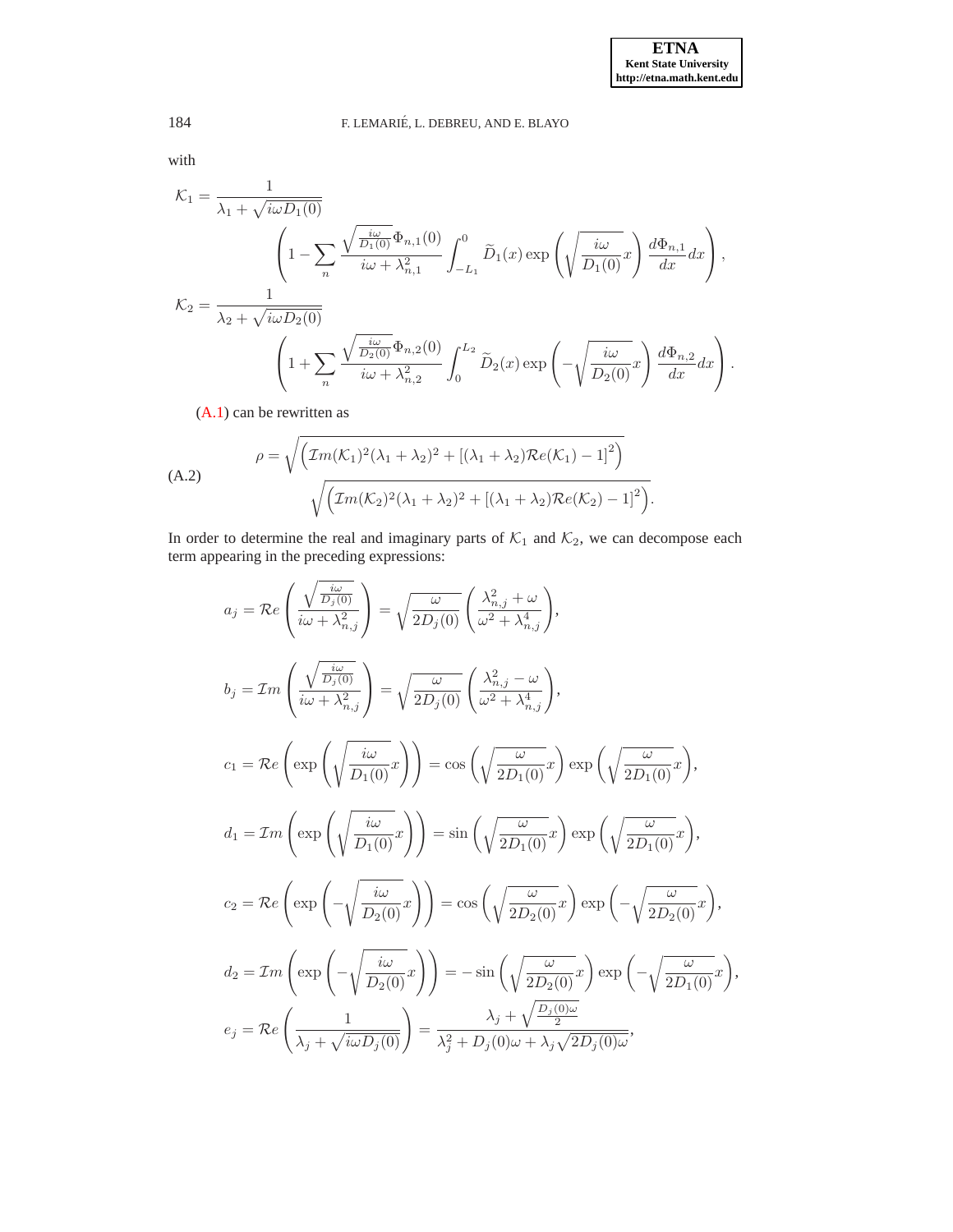$$
f_j = \mathcal{I}m\left(\frac{1}{\lambda_j + \sqrt{i\omega D_j(0)}}\right) = -\frac{\sqrt{\frac{D_j(0)\omega}{2}}}{\lambda_j^2 + D_j(0)\omega + \lambda_j\sqrt{2D_j(0)\omega}}.
$$

Thanks to these equalities, we can recast  $\mathcal{K}_j$  into the following form

$$
\mathcal{K}_1 = (e_1 + if_1) \n\left(1 - \sum_n (a_1 + ib_1)\Phi_{n,1}(0) \int_{-L_1}^0 \widetilde{D}_1(x) \frac{d\Phi_{n,1}}{dx} (c_1(x) + id_1(x)) dx\right),
$$
\n
$$
\mathcal{K}_2 = (e_2 + if_2) \n\left(1 + \sum_n (a_2 + ib_2)\Phi_{n,2}(0) \int_0^{L_2} \widetilde{D}_2(x) \frac{d\Phi_{n,2}}{dx} (c_2(x) + id_2(x)) dx\right),
$$

and by noting that

$$
g_1 = \sum_{n} \left[ a_1 \int_{-L_1}^{0} \tilde{D}_1(x) \frac{d\Phi_{n,1}}{dx} c_1(x) dx - b_1 \int_{-L_1}^{0} \tilde{D}_1(x) \frac{d\Phi_{n,1}}{dx} d_1(x) dx \right] \Phi_{n,1}(0),
$$
  
\n
$$
h_1 = \sum_{n} \left[ b_1 \int_{-L_1}^{0} \tilde{D}_1(x) \frac{d\Phi_{n,1}}{dx} c_1(x) dx + a_1 \int_{-L_1}^{0} \tilde{D}_1(x) \frac{d\Phi_{n,1}}{dx} d_1(x) dx \right] \Phi_{n,1}(0),
$$
  
\n
$$
g_2 = \sum_{n} \left[ a_2 \int_{0}^{L_2} \tilde{D}_2(x) \frac{d\Phi_{n,2}}{dx} c_2(x) dx - b_2 \int_{0}^{L_2} \tilde{D}_2(x) \frac{d\Phi_{n,2}}{dx} d_2(x) dx \right] \Phi_{n,2}(0),
$$
  
\n
$$
h_2 = \sum_{n} \left[ b_2 \int_{0}^{L_2} \tilde{D}_2(x) \frac{d\Phi_{n,2}}{dx} c_2(x) dx + a_2 \int_{0}^{L_2} \tilde{D}_2(x) \frac{d\Phi_{n,2}}{dx} d_2(x) dx \right] \Phi_{n,2}(0),
$$

we obtain

$$
\mathcal{K}_1 = (e_1(1-g_1) + f_1h_1) + i(f_1(1-g_1) - e_1h_1),
$$
  
\n
$$
\mathcal{K}_2 = (e_2(1+g_2) - f_2h_2) + i(f_2(1+g_2) + e_2h_2).
$$

Hence, thanks to [\(A.2\)](#page-14-0), this yields an expression for the convergence factor  $\rho$  without complex numbers.

#### REFERENCES

- <span id="page-15-5"></span>[1] P. B. BAILEY, W. N. EVERITT, AND A. ZETTL, *Regular and singular Sturm-Liouville problems with coupled boundary conditions*, Proc. Roy. Soc. Edinburgh Sect. A, 126 (1996), pp. 505–514.
- <span id="page-15-4"></span>[2] V. W. EKMAN, *On the influence of the earth's rotation on ocean currents*, Ark. Mat. Astron. Fys., 2 (1905), pp. 1–53.
- <span id="page-15-2"></span>[3] B. ENGQUIST AND A. MAJDA, *Absorbing boundary conditions for the numerical simulation of waves*, Math. Comp., 31 (1977), pp. 629–651.
- <span id="page-15-0"></span>[4] M. J. GANDER AND L. HALPERN, *Optimized Schwarz waveform relaxation methods for advection reaction diffusion problems*, SIAM J. Numer. Anal., 45 (2007), pp. 666–697.
- <span id="page-15-1"></span>[5] M. J. GANDER, L. HALPERN, AND F. NATAF, *Optimal convergence for overlapping and non-overlapping Schwarz waveform relaxation*, in Eleventh International Conference on Domain Decomposition Methods London 1998, C. H. Lai, P. E. Bjørstad, M. Cross, and O. Widlund, eds., DDM.org, Augsburg, 1999, pp. 27–36.
- <span id="page-15-6"></span>[6] Q. KONG AND A. ZETTL, *Eigenvalues of regular Sturm-Liouville problems*, J. Differential Equations, 131 (1996), pp. 1–19.
- <span id="page-15-3"></span>[7] W. G. LARGE, J. C. MCWILLIAMS, AND S. C. DONEY, *Oceanic vertical mixing: A review and a model with a nonlocal boundary layer parameterization*, Rev. Geophys., 32 (1994), pp. 363–403.